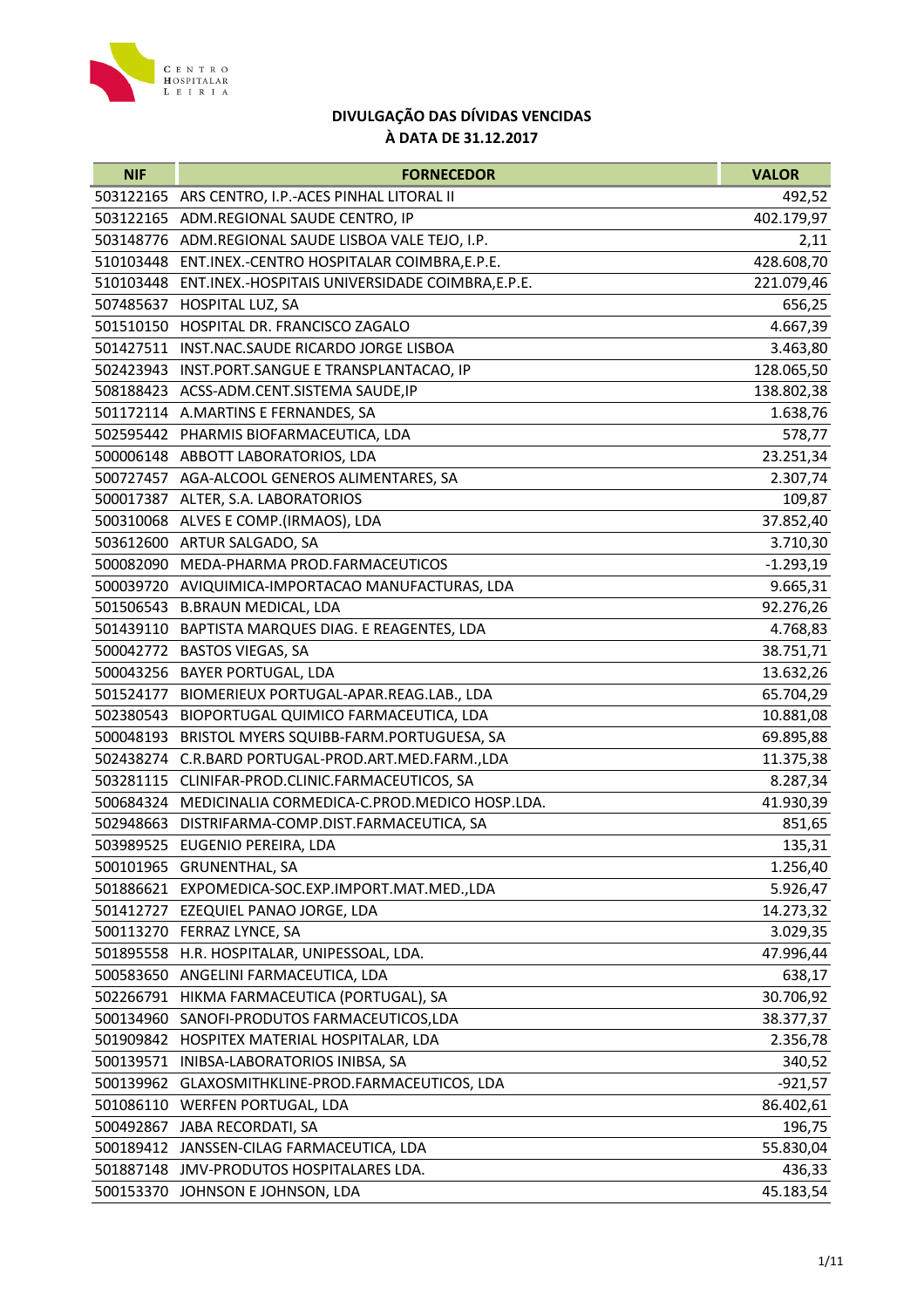

| 500155739 JOSE COTTA-EQUIPAM.MEDICOS SERVICOS, LDA<br>348,95<br>501169580<br>LABESFAL-LABORATORIOS ALMIRO, SA<br>140.020,33<br>500220913 BIAL-PORTELA E COMPANHIA, SA<br>1.514,39<br>500802360 LABORATORIOS DELTA, LDA<br>216,62<br>501300295 LABORATORIO NEUROBIOLOGIA ALVIM COSTA,LD<br>6.672,50<br>500162220 LABORATORIOS VITORIA, SA<br>396,57<br>1.969,15<br>500384045 LABORATORIO MEDINFAR, SA<br>500165602<br>LILLY PORTUGAL-PROD.FARMACEUTICOS, LDA<br>20.382,24<br>500266344 LINDE PORTUGAL, LDA.<br>70.056,45<br>500191360 MERCK SHARP E DOHME, LDA<br>350.235,37<br>501904956 MICRO MEDICA EQUIPAMENTOS MEDICOS HOSPIT<br>1.010,50<br>500193940 3M PORTUGAL, LDA<br>357,19<br>1.762,82<br>500199906 MUNDINTER INTERC.MUNDIAL COMERCIO, SA<br>500203130 NORMAX-FABRICA VIDROS CIENTIFICOS, LDA<br>3.830,58<br>502820780<br>OCTAPHARMA-PRODUTOS FARMACEUTICOS, LDA<br>52.172,00<br>1.846,46<br>500207410<br>OM PHARMA, SA<br>502376899 P.M.H. PRODUTOS MEDICO HOSPITALARES, SA<br>45.857,47<br>501393005 PARAMEDICA-EQUIPAMENTOS MEDICOS, LDA<br>1.309,95<br>5.406,33<br>501799729 PERGUT PORTUGAL-COM.PROD.HOSP.MED., LDA<br>940,65<br>500230366<br>PIERRE FABRE MEDICAMENT PORTUGAL, LDA<br>500223238<br>PROFARIN-DIST.PROD.FARMACEUTICOS, LDA<br>5.502,31<br>500130248<br>PROSPA LABORATORIOS FARMACEUTICOS, SA<br>373,61<br>500399670 QUILABAN-QUIM.LABORATOR.ANALITICA, SA<br>21.454,34<br>ROCHE FARMACEUTICA QUIMICA, LDA<br>41.979,00<br>500233810<br>206,64<br>500239819<br>SANO-TECNICA, LDA.<br>503019461 SARSTEDT, SA<br>1.351,03<br>BACELAR E IRMAO EQUIP. MEDICOS, LDA.<br>500532818<br>454,37<br>TECNIMEDE-SOC.TECNICO MEDICINAL, LDA<br>7.292,01<br>500626413<br>500291322 UCB PHARMA (PRODUTOS FARMACEUTICOS), LDA<br>6.248,54<br>UNILFARMA-UNIAO INTERN.LABOR.FARM., LDA<br>3.936,52<br>500293023 |
|-----------------------------------------------------------------------------------------------------------------------------------------------------------------------------------------------------------------------------------------------------------------------------------------------------------------------------------------------------------------------------------------------------------------------------------------------------------------------------------------------------------------------------------------------------------------------------------------------------------------------------------------------------------------------------------------------------------------------------------------------------------------------------------------------------------------------------------------------------------------------------------------------------------------------------------------------------------------------------------------------------------------------------------------------------------------------------------------------------------------------------------------------------------------------------------------------------------------------------------------------------------------------------------------------------------------------------------------------------------------------------------------------------------------------------------------------------------------------------------------------------------------------------------------------------------------------------------------------------------------------------------------------------------------------------------------------------------------------------------------------------------------------------------------------------------------------------|
|                                                                                                                                                                                                                                                                                                                                                                                                                                                                                                                                                                                                                                                                                                                                                                                                                                                                                                                                                                                                                                                                                                                                                                                                                                                                                                                                                                                                                                                                                                                                                                                                                                                                                                                                                                                                                             |
|                                                                                                                                                                                                                                                                                                                                                                                                                                                                                                                                                                                                                                                                                                                                                                                                                                                                                                                                                                                                                                                                                                                                                                                                                                                                                                                                                                                                                                                                                                                                                                                                                                                                                                                                                                                                                             |
|                                                                                                                                                                                                                                                                                                                                                                                                                                                                                                                                                                                                                                                                                                                                                                                                                                                                                                                                                                                                                                                                                                                                                                                                                                                                                                                                                                                                                                                                                                                                                                                                                                                                                                                                                                                                                             |
|                                                                                                                                                                                                                                                                                                                                                                                                                                                                                                                                                                                                                                                                                                                                                                                                                                                                                                                                                                                                                                                                                                                                                                                                                                                                                                                                                                                                                                                                                                                                                                                                                                                                                                                                                                                                                             |
|                                                                                                                                                                                                                                                                                                                                                                                                                                                                                                                                                                                                                                                                                                                                                                                                                                                                                                                                                                                                                                                                                                                                                                                                                                                                                                                                                                                                                                                                                                                                                                                                                                                                                                                                                                                                                             |
|                                                                                                                                                                                                                                                                                                                                                                                                                                                                                                                                                                                                                                                                                                                                                                                                                                                                                                                                                                                                                                                                                                                                                                                                                                                                                                                                                                                                                                                                                                                                                                                                                                                                                                                                                                                                                             |
|                                                                                                                                                                                                                                                                                                                                                                                                                                                                                                                                                                                                                                                                                                                                                                                                                                                                                                                                                                                                                                                                                                                                                                                                                                                                                                                                                                                                                                                                                                                                                                                                                                                                                                                                                                                                                             |
|                                                                                                                                                                                                                                                                                                                                                                                                                                                                                                                                                                                                                                                                                                                                                                                                                                                                                                                                                                                                                                                                                                                                                                                                                                                                                                                                                                                                                                                                                                                                                                                                                                                                                                                                                                                                                             |
|                                                                                                                                                                                                                                                                                                                                                                                                                                                                                                                                                                                                                                                                                                                                                                                                                                                                                                                                                                                                                                                                                                                                                                                                                                                                                                                                                                                                                                                                                                                                                                                                                                                                                                                                                                                                                             |
|                                                                                                                                                                                                                                                                                                                                                                                                                                                                                                                                                                                                                                                                                                                                                                                                                                                                                                                                                                                                                                                                                                                                                                                                                                                                                                                                                                                                                                                                                                                                                                                                                                                                                                                                                                                                                             |
|                                                                                                                                                                                                                                                                                                                                                                                                                                                                                                                                                                                                                                                                                                                                                                                                                                                                                                                                                                                                                                                                                                                                                                                                                                                                                                                                                                                                                                                                                                                                                                                                                                                                                                                                                                                                                             |
|                                                                                                                                                                                                                                                                                                                                                                                                                                                                                                                                                                                                                                                                                                                                                                                                                                                                                                                                                                                                                                                                                                                                                                                                                                                                                                                                                                                                                                                                                                                                                                                                                                                                                                                                                                                                                             |
|                                                                                                                                                                                                                                                                                                                                                                                                                                                                                                                                                                                                                                                                                                                                                                                                                                                                                                                                                                                                                                                                                                                                                                                                                                                                                                                                                                                                                                                                                                                                                                                                                                                                                                                                                                                                                             |
|                                                                                                                                                                                                                                                                                                                                                                                                                                                                                                                                                                                                                                                                                                                                                                                                                                                                                                                                                                                                                                                                                                                                                                                                                                                                                                                                                                                                                                                                                                                                                                                                                                                                                                                                                                                                                             |
|                                                                                                                                                                                                                                                                                                                                                                                                                                                                                                                                                                                                                                                                                                                                                                                                                                                                                                                                                                                                                                                                                                                                                                                                                                                                                                                                                                                                                                                                                                                                                                                                                                                                                                                                                                                                                             |
|                                                                                                                                                                                                                                                                                                                                                                                                                                                                                                                                                                                                                                                                                                                                                                                                                                                                                                                                                                                                                                                                                                                                                                                                                                                                                                                                                                                                                                                                                                                                                                                                                                                                                                                                                                                                                             |
|                                                                                                                                                                                                                                                                                                                                                                                                                                                                                                                                                                                                                                                                                                                                                                                                                                                                                                                                                                                                                                                                                                                                                                                                                                                                                                                                                                                                                                                                                                                                                                                                                                                                                                                                                                                                                             |
|                                                                                                                                                                                                                                                                                                                                                                                                                                                                                                                                                                                                                                                                                                                                                                                                                                                                                                                                                                                                                                                                                                                                                                                                                                                                                                                                                                                                                                                                                                                                                                                                                                                                                                                                                                                                                             |
|                                                                                                                                                                                                                                                                                                                                                                                                                                                                                                                                                                                                                                                                                                                                                                                                                                                                                                                                                                                                                                                                                                                                                                                                                                                                                                                                                                                                                                                                                                                                                                                                                                                                                                                                                                                                                             |
|                                                                                                                                                                                                                                                                                                                                                                                                                                                                                                                                                                                                                                                                                                                                                                                                                                                                                                                                                                                                                                                                                                                                                                                                                                                                                                                                                                                                                                                                                                                                                                                                                                                                                                                                                                                                                             |
|                                                                                                                                                                                                                                                                                                                                                                                                                                                                                                                                                                                                                                                                                                                                                                                                                                                                                                                                                                                                                                                                                                                                                                                                                                                                                                                                                                                                                                                                                                                                                                                                                                                                                                                                                                                                                             |
|                                                                                                                                                                                                                                                                                                                                                                                                                                                                                                                                                                                                                                                                                                                                                                                                                                                                                                                                                                                                                                                                                                                                                                                                                                                                                                                                                                                                                                                                                                                                                                                                                                                                                                                                                                                                                             |
|                                                                                                                                                                                                                                                                                                                                                                                                                                                                                                                                                                                                                                                                                                                                                                                                                                                                                                                                                                                                                                                                                                                                                                                                                                                                                                                                                                                                                                                                                                                                                                                                                                                                                                                                                                                                                             |
|                                                                                                                                                                                                                                                                                                                                                                                                                                                                                                                                                                                                                                                                                                                                                                                                                                                                                                                                                                                                                                                                                                                                                                                                                                                                                                                                                                                                                                                                                                                                                                                                                                                                                                                                                                                                                             |
|                                                                                                                                                                                                                                                                                                                                                                                                                                                                                                                                                                                                                                                                                                                                                                                                                                                                                                                                                                                                                                                                                                                                                                                                                                                                                                                                                                                                                                                                                                                                                                                                                                                                                                                                                                                                                             |
|                                                                                                                                                                                                                                                                                                                                                                                                                                                                                                                                                                                                                                                                                                                                                                                                                                                                                                                                                                                                                                                                                                                                                                                                                                                                                                                                                                                                                                                                                                                                                                                                                                                                                                                                                                                                                             |
|                                                                                                                                                                                                                                                                                                                                                                                                                                                                                                                                                                                                                                                                                                                                                                                                                                                                                                                                                                                                                                                                                                                                                                                                                                                                                                                                                                                                                                                                                                                                                                                                                                                                                                                                                                                                                             |
|                                                                                                                                                                                                                                                                                                                                                                                                                                                                                                                                                                                                                                                                                                                                                                                                                                                                                                                                                                                                                                                                                                                                                                                                                                                                                                                                                                                                                                                                                                                                                                                                                                                                                                                                                                                                                             |
|                                                                                                                                                                                                                                                                                                                                                                                                                                                                                                                                                                                                                                                                                                                                                                                                                                                                                                                                                                                                                                                                                                                                                                                                                                                                                                                                                                                                                                                                                                                                                                                                                                                                                                                                                                                                                             |
|                                                                                                                                                                                                                                                                                                                                                                                                                                                                                                                                                                                                                                                                                                                                                                                                                                                                                                                                                                                                                                                                                                                                                                                                                                                                                                                                                                                                                                                                                                                                                                                                                                                                                                                                                                                                                             |
| 503232785 VYGON (PORTUGAL), LDA<br>14.146,86                                                                                                                                                                                                                                                                                                                                                                                                                                                                                                                                                                                                                                                                                                                                                                                                                                                                                                                                                                                                                                                                                                                                                                                                                                                                                                                                                                                                                                                                                                                                                                                                                                                                                                                                                                                |
| 502540249 ASTELLAS FARMA, LDA.<br>1.740,36                                                                                                                                                                                                                                                                                                                                                                                                                                                                                                                                                                                                                                                                                                                                                                                                                                                                                                                                                                                                                                                                                                                                                                                                                                                                                                                                                                                                                                                                                                                                                                                                                                                                                                                                                                                  |
| 500069190<br>FERRER PORTUGAL, SA<br>3.118,11                                                                                                                                                                                                                                                                                                                                                                                                                                                                                                                                                                                                                                                                                                                                                                                                                                                                                                                                                                                                                                                                                                                                                                                                                                                                                                                                                                                                                                                                                                                                                                                                                                                                                                                                                                                |
| 226,42<br>502810645 FACTOR PLUS-PROD.MEDIC.HOSPITALARES, SA                                                                                                                                                                                                                                                                                                                                                                                                                                                                                                                                                                                                                                                                                                                                                                                                                                                                                                                                                                                                                                                                                                                                                                                                                                                                                                                                                                                                                                                                                                                                                                                                                                                                                                                                                                 |
| 502518863<br>1.586,70<br>ALERE, LDA                                                                                                                                                                                                                                                                                                                                                                                                                                                                                                                                                                                                                                                                                                                                                                                                                                                                                                                                                                                                                                                                                                                                                                                                                                                                                                                                                                                                                                                                                                                                                                                                                                                                                                                                                                                         |
| 501485210<br>NOVO NORDISK-COM.PROD.FARMACEUTICOS, LDA<br>875,79                                                                                                                                                                                                                                                                                                                                                                                                                                                                                                                                                                                                                                                                                                                                                                                                                                                                                                                                                                                                                                                                                                                                                                                                                                                                                                                                                                                                                                                                                                                                                                                                                                                                                                                                                             |
| BAXTER MEDICO-FARMACEUTICA, LDA<br>503347345<br>10.641,64                                                                                                                                                                                                                                                                                                                                                                                                                                                                                                                                                                                                                                                                                                                                                                                                                                                                                                                                                                                                                                                                                                                                                                                                                                                                                                                                                                                                                                                                                                                                                                                                                                                                                                                                                                   |
| 502942240<br>ASTRAZENECA-PRODUTOS FARMACEUTICOS, LDA<br>$-84.568,24$                                                                                                                                                                                                                                                                                                                                                                                                                                                                                                                                                                                                                                                                                                                                                                                                                                                                                                                                                                                                                                                                                                                                                                                                                                                                                                                                                                                                                                                                                                                                                                                                                                                                                                                                                        |
| 502996323<br>SPECULUM-ARTIGOS MEDICOS, SA<br>17.738,88                                                                                                                                                                                                                                                                                                                                                                                                                                                                                                                                                                                                                                                                                                                                                                                                                                                                                                                                                                                                                                                                                                                                                                                                                                                                                                                                                                                                                                                                                                                                                                                                                                                                                                                                                                      |
| MENARINI DIAGNOSTICOS, LDA<br>502610069<br>9.376,38                                                                                                                                                                                                                                                                                                                                                                                                                                                                                                                                                                                                                                                                                                                                                                                                                                                                                                                                                                                                                                                                                                                                                                                                                                                                                                                                                                                                                                                                                                                                                                                                                                                                                                                                                                         |
| 500650870<br>MERCK, SA<br>114.786,65                                                                                                                                                                                                                                                                                                                                                                                                                                                                                                                                                                                                                                                                                                                                                                                                                                                                                                                                                                                                                                                                                                                                                                                                                                                                                                                                                                                                                                                                                                                                                                                                                                                                                                                                                                                        |
| 502609800<br>IPSEN PORTUGAL-PRODUT.FARMACEUTICOS, SA<br>$-198,68$                                                                                                                                                                                                                                                                                                                                                                                                                                                                                                                                                                                                                                                                                                                                                                                                                                                                                                                                                                                                                                                                                                                                                                                                                                                                                                                                                                                                                                                                                                                                                                                                                                                                                                                                                           |
| 501576436<br>AIR LIQUIDE MEDICINAL, SA<br>2.366,28                                                                                                                                                                                                                                                                                                                                                                                                                                                                                                                                                                                                                                                                                                                                                                                                                                                                                                                                                                                                                                                                                                                                                                                                                                                                                                                                                                                                                                                                                                                                                                                                                                                                                                                                                                          |
| 501251685<br>ALCON PORTUGAL-PROD.EQUIP.OFTALM., LDA<br>257.294,90                                                                                                                                                                                                                                                                                                                                                                                                                                                                                                                                                                                                                                                                                                                                                                                                                                                                                                                                                                                                                                                                                                                                                                                                                                                                                                                                                                                                                                                                                                                                                                                                                                                                                                                                                           |
| 503480045<br>INTERSURGICAL PORTUGAL, LDA<br>17.865,12                                                                                                                                                                                                                                                                                                                                                                                                                                                                                                                                                                                                                                                                                                                                                                                                                                                                                                                                                                                                                                                                                                                                                                                                                                                                                                                                                                                                                                                                                                                                                                                                                                                                                                                                                                       |
| 501463313<br>BIOSONDA-COM.MATERIAL HOSPITALAR, LDA<br>22.808,28                                                                                                                                                                                                                                                                                                                                                                                                                                                                                                                                                                                                                                                                                                                                                                                                                                                                                                                                                                                                                                                                                                                                                                                                                                                                                                                                                                                                                                                                                                                                                                                                                                                                                                                                                             |
| 94.833,10<br>503552461 SMITH E NEPHEW, LDA                                                                                                                                                                                                                                                                                                                                                                                                                                                                                                                                                                                                                                                                                                                                                                                                                                                                                                                                                                                                                                                                                                                                                                                                                                                                                                                                                                                                                                                                                                                                                                                                                                                                                                                                                                                  |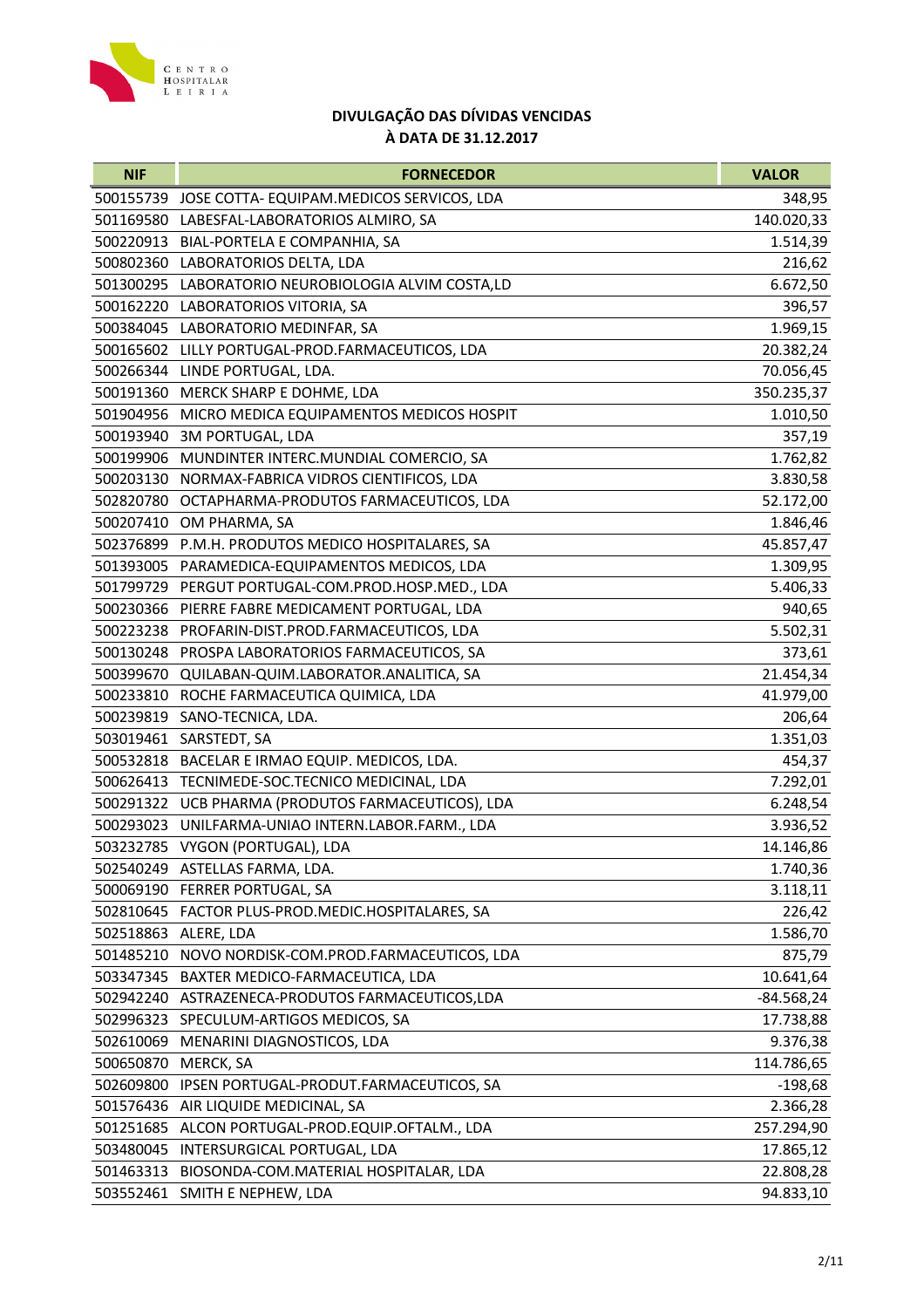

| <b>NIF</b> | <b>FORNECEDOR</b>                                          | <b>VALOR</b>  |
|------------|------------------------------------------------------------|---------------|
| 500276994  | <b>GLAXOSMITHKLINE CONSUMER HEALTHCARE</b>                 | 1.753,46      |
| 500063524  | NOVARTIS FARMA-PRODUT.FARMACEUTICOS, SA                    | 510.783,18    |
|            | 502155930 ZAMBON-PRODUTOS FARMACEUTICOS, LDA               | 177,00        |
| 502914319  | CATETER PRODUTOS MEDICOS HOSPITALARES, LD                  | 2.214,00      |
|            | 502064080 VEISIL-A.MENDES SILVA, LDA                       | 4.229,29      |
|            | 502414910 RATIOPHARM-COM.IND.PROD.FARMACEUT., LDA          | 2.575,62      |
|            | 503989037 COLOPLAST PORTUGAL-SOC.UNIPESSOAL, LDA.          | 8.448,76      |
| 503898554  | CAREFUSION PORTUGAL 332 - PROD. MEDICOS, LDA.              | 3.406,12      |
| 500730741  | DIMOR LUSITANA, LDA                                        | 3.732,15      |
|            | 502241594 ISODER-ISOTOPOS E DERIVADOS, SA                  | 1.008,40      |
|            | 500254990 ZIMMER BIOMET PORTUGAL UNIPESSOAL, LDA           | 102.940,70    |
|            | 500222665 PROCLINICA-EQUIPAM.PRODUTOS CLINICOS,LDA         | 1.031,30      |
|            | 504594214 STRYKER PORTUGAL PRODUTOS MEDICOS, LDA           | 142.521,64    |
|            | 504293753 FRESENIUS KABI PHARMA PORTUGAL, LDA              | 97.929,02     |
| 980166705  | LABORATORIOS FARMACEUTICOS ROVI, SA                        | 8.273,30      |
|            | 504527584 BDPL CIENTIFICA-REAGENTES INSTRUMENTOS, LDA.     | 357,95        |
|            | 502801204 TAKEDA-FARMACEUTICOS PORTUGAL, LDA.              | 7.036,39      |
|            | 502041285 GRIFOLS PORTUGAL-PROD.FARM.HOSPIT., LDA          | 288.259,30    |
|            | 502034831 FERRING PORTUGUESA-PROD.FARM.SOC.UN.,LDA         | 6.134,97      |
|            | 503894427 DLA FARMACEUTICA, SA                             | 11.523,20     |
|            | 980201667 RADIOMETER IBERICA, SL                           | 25.018,20     |
|            | 501301321 BIO-RAD LABORATORIES, LDA                        | 158,98        |
|            | 503047201 CSL BEHRING, LDA.                                | 168.727,45    |
|            | 503842770 VWR INTERNACIONAL-MAT.LABORATOR.,LDA             | 2.235,45      |
| 511101066  | MOLNLYCKE HEALTH CARE-COM.P.HOSPITALARES                   | 2.993,31      |
|            | 502271728 PAUL HARTMANN, LDA                               | 7.907,34      |
| 505144794  | CADIMADENTE-COM.IMP.EXP.MAT.DENTARIO,LDA                   | 1.350,09      |
|            | 504441256 BIOGNOSTICA-DIST.PROD.EQUIP.TECNICOS,LDA         | 585,64        |
|            | 503604704 GILEAD SCIENCES, LDA                             | $-104.952,74$ |
|            | 504923471 CODAN 11-VEND.DISTRIB.INST.MED.ACES., SA         | 578,10        |
|            | 504591126 ITALFARMACO-PRODUTOS FARMACEUTICOS,LDA           | 712,32        |
| 980244463  | TEOFARMA-INDICONTA CONTAB.GESTAO INFORMA                   | 215,48        |
|            | 500162085 LABORATORIOS ATRAL, SA                           | 3.005,38      |
|            | 506171612 DR.FALK PHARMA PORTUGAL SOC.UNIPESSOAL,L         | 326,35        |
|            | 980218764 BAUSCH E LOMB, SA                                | 11.345,25     |
|            | 505322307 KORANGI-PRODUTOS FARMACEUTICOS, LDA.             | 800,42        |
| 505792362  | OVERPHARMA-PROD.MEDICOS FARMACEUTICOS                      | 27.401,57     |
| 500717419  | SIDEFARMA-SOC.IND.EXPANSAO FARMACEUTICA                    | 3.312,50      |
|            | 506916243 THERMO FISHER DIAGNOSTICS, SOC. UNIPESSOAL, LDA. | 18.471,31     |
|            | 506415740 BIOGEN IDEC PORTUGAL-SOC.FARM.UNIP., LDA         | 60.658,31     |
|            | 507045491 TEVA PHARMA-PRODUTOS FARMACEUTICOS, LDA          | 153.637,38    |
|            | 507072642 LABORATORIO EDOL-PROD.FARMACEUTICOS, SA          | 2.888,08      |
| 506187071  | MED X-RAY SISTEMAS MEDICOS, LDA                            | 4.488,76      |
| 504282921  | ROCHE SISTEMAS DIAGNOSTICOS, LDA                           | 22.784,55     |
| 506985261  | SANDOZ FARMACEUTICA, LDA                                   | 13.911,09     |
| 507001664  | IBCL, LDA                                                  | 533,83        |
|            | 500140022 ISQ-INSTITUTO SOLDADURA E QUALIDADE              | 73,80         |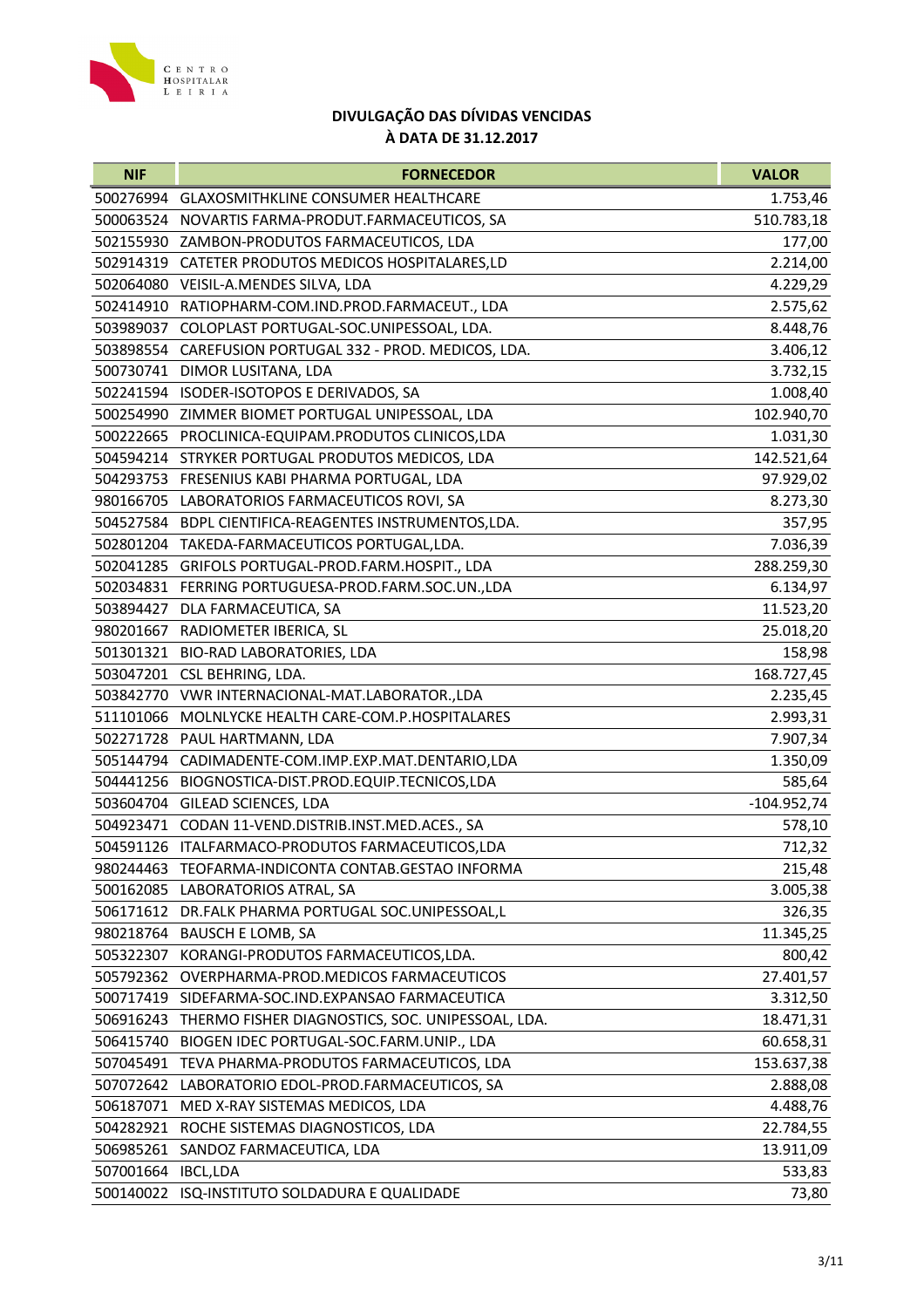

| <b>NIF</b> | <b>FORNECEDOR</b>                                       | <b>VALOR</b> |
|------------|---------------------------------------------------------|--------------|
| 980369959  | <b>MEDAC SUCURSAL PORTUGAL</b>                          | 2.786,38     |
| 507150473  | LUSOMEDICAMENTA-SOC.TEC.FARMACEUTICA, SA                | 445,61       |
|            | 507002571 PHARMAKERN PORTUGAL-PROD.FARMACEUT, LDA       | 117,35       |
| 507981227  | KRKA FARMACEUTICA, LDA                                  | 451,62       |
| 503984485  | QUEENLABS-ESPECIALID.FARMACEUTICAS, LDA                 | 810,90       |
|            | 505654156 LABORATORIOS NORMON, SA                       | 4.395,73     |
|            | 502840161 AMBULANCIAS CRESPO, LDA                       | 1.086,30     |
| 501651870  | ASSOC.DAD.BENE.SANGUE CON.NAZARE                        | 1.170,67     |
| 501189920  | ASSOC.HUMAN.BOMB.VOL.POMBAL                             | 3.163,20     |
|            | 501221808 ASSOC.HUMAN.BOMB.VOL.ANSIAO                   | 319,86       |
|            | 501278648 ASSOC.HUMAN.BOMB.VOL.NAZARE                   | 2.057,00     |
|            | 501068295 ASSOC.HUMAN.BOMB.VOL.ALCOBACA                 | 4.012,40     |
|            | 502125950 ASSOC.HUMAN.BOMB.VOL.BENEDITA                 | 897,83       |
|            | 501412662 ASSOC.HUMAN.BOMB.VOL.BOMBARRAL                | 422,40       |
| 501678000  | ASSOC.HUMAN.BOMB.VOL.JUNCAL                             | 213,31       |
|            | 501381309 ASSOC.HUMAN.BOMB.VOL.MACEIRA                  | 1.528,36     |
|            | 501137106 ASSOC.HUMAN.BOMB.VOL.MARINHA GRANDE           | 1.197,38     |
|            | 501354409 ASSOC.HUMAN.BOMB.VOL.MIRA AIRE                | 1.591,65     |
|            | 501202749 ASSOC.HUMAN.BOMB.VOL.OUREM                    | 1.360,72     |
|            | 501173986 ASSOC.HUMAN.BOMB.VOL.PENICHE                  | 204,26       |
|            | 501140050 ASSOC.HUMAN.BOMB.VOL.PORTO MOS                | 1.614,15     |
|            | 501155198 ASSOC.HUMAN.BOMB.VOL.VIEIRA LEIRIA            | 1.427,45     |
|            | 501964487 ASSOC.SERVICO SOCORRO VOL.S.JORGE             | 5.853,29     |
| 502268883  | ASSOC.SOCORROS VOLUNTARIOS CELA                         | 35.369,40    |
|            | 501239995 ASSOC.HUMAN.BOMB.VOL.CONC.BATALHA             | 4.735,60     |
| 500954860  | ASSOC.CASA POVO MACAS D.MARIA                           | 71,81        |
| 500745749  | CRUZ VERMELHA PORT.LEIRIA                               | 829,08       |
| 500745749  | CRUZ VERMELHA PORT.-NUC.MAIORCA                         | 493,46       |
|            | 502787244 PRO REAL ASSOC.P.DESENV.FREG.MONTE REAL       | 1.877,62     |
|            | 502918659 TINONIM-TRANSPORTE AMBULANCIA, LDA            | 456,00       |
|            | 501392629 ASSOC.HUMAN.BOMB.VOL.CAXARIAS                 | 918,19       |
|            | 501318089 ASSOC.BOMBEIROS VOLUNTARIOS MINDE             | 101,55       |
| 500745749  | CRUZ VERMELHA PORT.-NUC.BORDA CAMPO                     | 127,31       |
|            | 503608556 TSA-TRANSPORTES SERVICOS AMBULANCIA, LDA      | 6.860,52     |
|            | 500548927 AUTO TAXIS PINTO E CARPALHOSO, LDA            | 5,25         |
| 500745749  | CENTRO HUM.BAIXO MONDEGO CRUZ VERM.NAC.PORTUGUESA       | 26.040,39    |
| 505150719  | AMBULANCIAS SANTA MARIA ALCOBACA, LDA                   | 702,00       |
| 505028700  | ASSOC.HUMAN.BOMB.VOL.ORTIGOSA                           | 1.033,77     |
|            | 503677370 ASSOC.HUMAN.BOMB.VOL.FATIMA                   | 1.396,16     |
| 505397200  | CRISTALVIDA-TRANSP.SERV.AMBULANCIA, LDA                 | 5.498,27     |
|            | 501700501 IRMANDADE SANTA CASA MISERICORDIA ALJUBARROTA | 895,02       |
|            | 507339851 AMBULANCIAS CARRACO, UNIPESSOAL LDA           | 4.985,30     |
| 503278190  | ASSOC.HUMAN.BOMB.VOL.ALCANEDE                           | $-5,15$      |
|            | 507557360 FREGUESIA ARRABAL                             | 801,72       |
|            | 501108262 ASSOC.HUMAN.BOMB.VOL.PENELA                   | 38,76        |
|            | 502946164 SANTA CASA MISERIC.VIMEIRO                    | 844,05       |
|            | 507846044 EDP SERVICO UNIVERSAL, SA                     | 143,69       |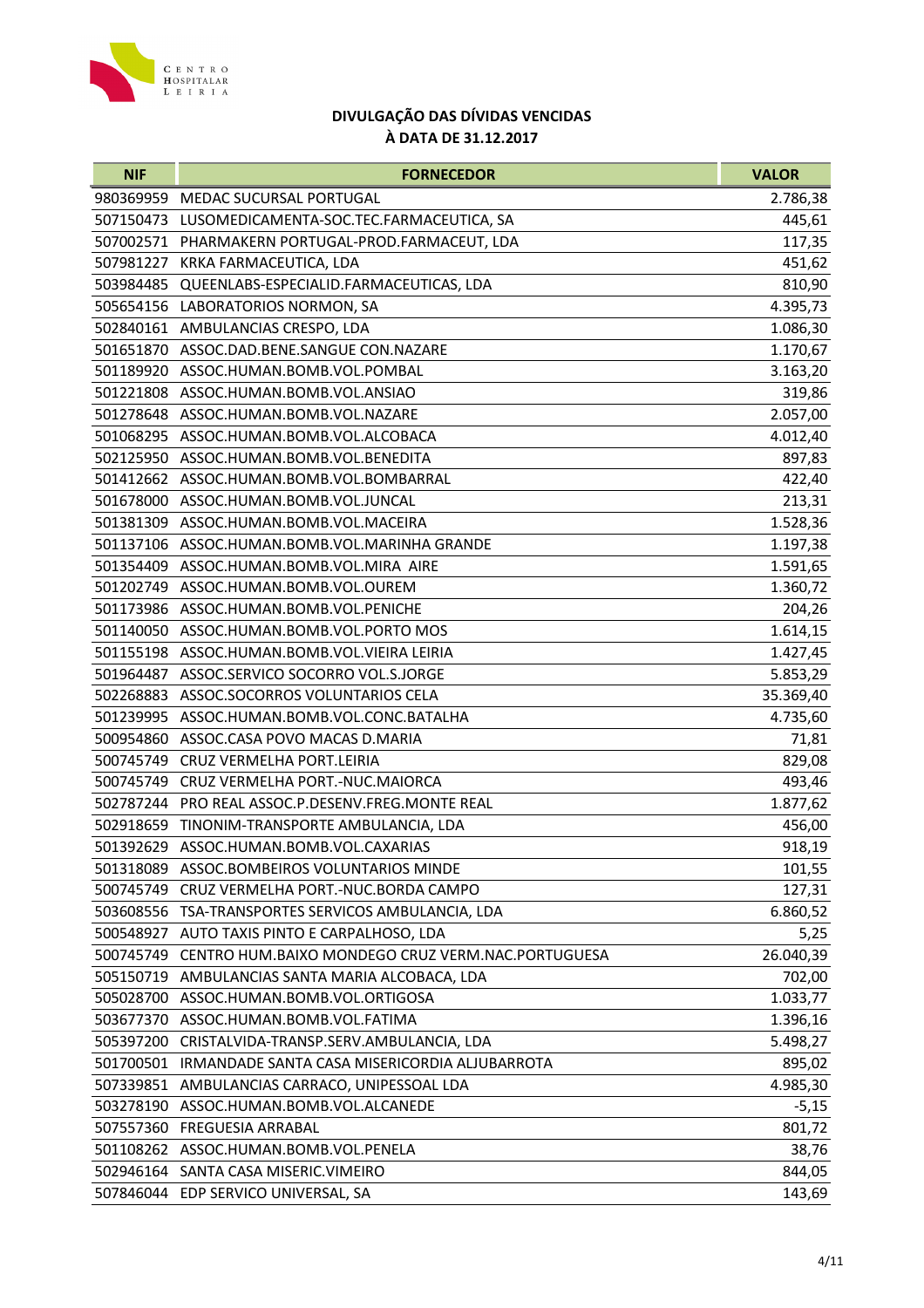

| <b>NIF</b> | <b>FORNECEDOR</b>                                              | <b>VALOR</b> |
|------------|----------------------------------------------------------------|--------------|
|            | 500201307 NESTLE PORTUGAL, SA                                  | 2.287,58     |
| 502192828  | MILUPA COMERCIAL-COM.PROD.ALIMENTARES, SA                      | 24,09        |
|            | 500050341 CAIADO, SA                                           | 24,70        |
|            | 500604614 CENTRO HOSPITALAR S.FRANCISCO, SA                    | 158,73       |
|            | 501308423 GRAFICA DA BATALHA, LDA                              | 406,22       |
|            | 680017550 SERV.MUNIC.AGUA SANEAM.CAM.MUNIC.LEIRIA              | 23.477,04    |
|            | 503855758 PNEUTEC-COM.PNEUS ACESSORIOS, LDA                    | 133,32       |
|            | 503851086 SEPITRA-COM.MAQUINAS EQUIPAMENTOS, LDA.              | 558,49       |
|            | 503355259 COPIOLA-CENTRO IMAGEM DIGITAL, LDA                   | 2.022,26     |
|            | 503326305 GAMEIROS MATERIAL CLINICO, LDA                       | 313,76       |
|            | 503488976 CARLIS-EQUIPAMENTOS INDUSTRIAIS, LDA                 | 30,36        |
|            | 500981280 J.M.S. NOGUEIRA, LDA                                 | 21,60        |
|            | 505063743 CARBON PAPER-PROD.HIGIENE, LDA                       | $-214,22$    |
|            | 506058654 FRANKLAB PORTUGAL, LDA                               | 456,38       |
| 502419717  | LABORATORIO DENTARIO-DANIEL S.MORGADO,LD                       | 7.101,06     |
| 504782800  | CARLOS COZINHEIRO-CONST.METALICAS, LDA                         | 40,59        |
|            | 505043793 LIZQUADRO, LDA                                       | 310,00       |
|            | 502249919 NOVALEC-ELECTRONICA IND.PROT.E COMANDO               | 246,00       |
|            | 500169381 LUBRIGAZ, LDA                                        | 29,20        |
|            | 500674205 RADIO POPULAR-ELECTRODOMESTICOS, SA                  | 88,97        |
|            | 501593357 ANTONIO RIBEIRO HONORIO, LDA - PASTELARIA PAO QUENTE | 6,95         |
| 504226843  | LPM-COMERCIO AUTOMOVEL, SA                                     | 360,64       |
|            | 504863541 M.G.FERREIRA-PINTURA E CONSTRUCAO, LDA               | 2.930,79     |
|            | 504014013 MGM-MARIO GRACA MENDES, LDA                          | 565,19       |
|            | 507474538 LISMEDICA ORTOPEDIA, LDA                             | 6.196,74     |
|            | 502631945 ENGUR-ESTUDOS E PROJECTOS, LDA                       | 5.535,00     |
|            | 502323450 CAMBRAIA MODAS, LDA                                  | 13,13        |
|            | 501968326 INCENTEA-TECNOLOGIAS GESTAO, SA                      | 180,13       |
|            | 505505754 CARPINTARIA GIL, LDA                                 | 62,73        |
|            | 507919548 MARIA VIOLANTE, UNIPESSOAL, LDA                      | 59,49        |
|            | 505444429 ATELIER RICARDO SANTOS, LDA                          | 1.165,49     |
| 503574660  | ARTMA-ATELIER, LDA.                                            | 22,14        |
| 505853477  | FERRAGENS GAMEIRO, LDA                                         | 48,50        |
|            | 504825836 BRINDICIS-BRINDES PUBLICITARIOS, UNIP, LDA           | 31,73        |
| 500972974  | DIATON-CENT.TOMOGRAF.COMPUTORIZADA,SA                          | 14.917,09    |
| 501998861  | IMACENTRO-CLINICA IMAGIOLOGIA MEDICA CENTRO, SA                | 230,00       |
| 501410961  | CENTRO GENETICA CLINICA E PATOLOGIA, SA                        | 2.519,00     |
| 503828360  | INST.BIOLOGIA MOLECULAR CELULAR                                | 120,00       |
| 500753636  | DR.JOAQUIM CHAVES-LAB.ANALISES CLINICAS, SA                    | 11.794,90    |
| 502246308  | IPATIMUP-INST.PAT.IMUN.MOLEC.UNIV.PORTO                        | 4.463,30     |
| 500900469  | SUCH-SERV.UTIL.COMUM HOSPITAIS-COIMBRA                         | 164.923,25   |
| 500002576  | A.J.COSTA (IRMAOS), LDA                                        | 7.170,51     |
| 500777314  | GARAL-GABINETE TECNICO COMERCIAL, LDA                          | 56,58        |
| 503197149  | OFTALTEC-INSTRUM.CIRURGIC.QUALIDADE,LDA                        | 2.536,26     |
|            | 500433402 ALVES BANDEIRA E COMP., LDA                          | 28,64        |
|            | 500136939 IMO-INDUSTRIAS METALURGICAS, SA                      | 278,08       |
|            | 501904921 IBERDATA EQUIPAMENTOS, SA                            | 13.483,65    |
|            |                                                                |              |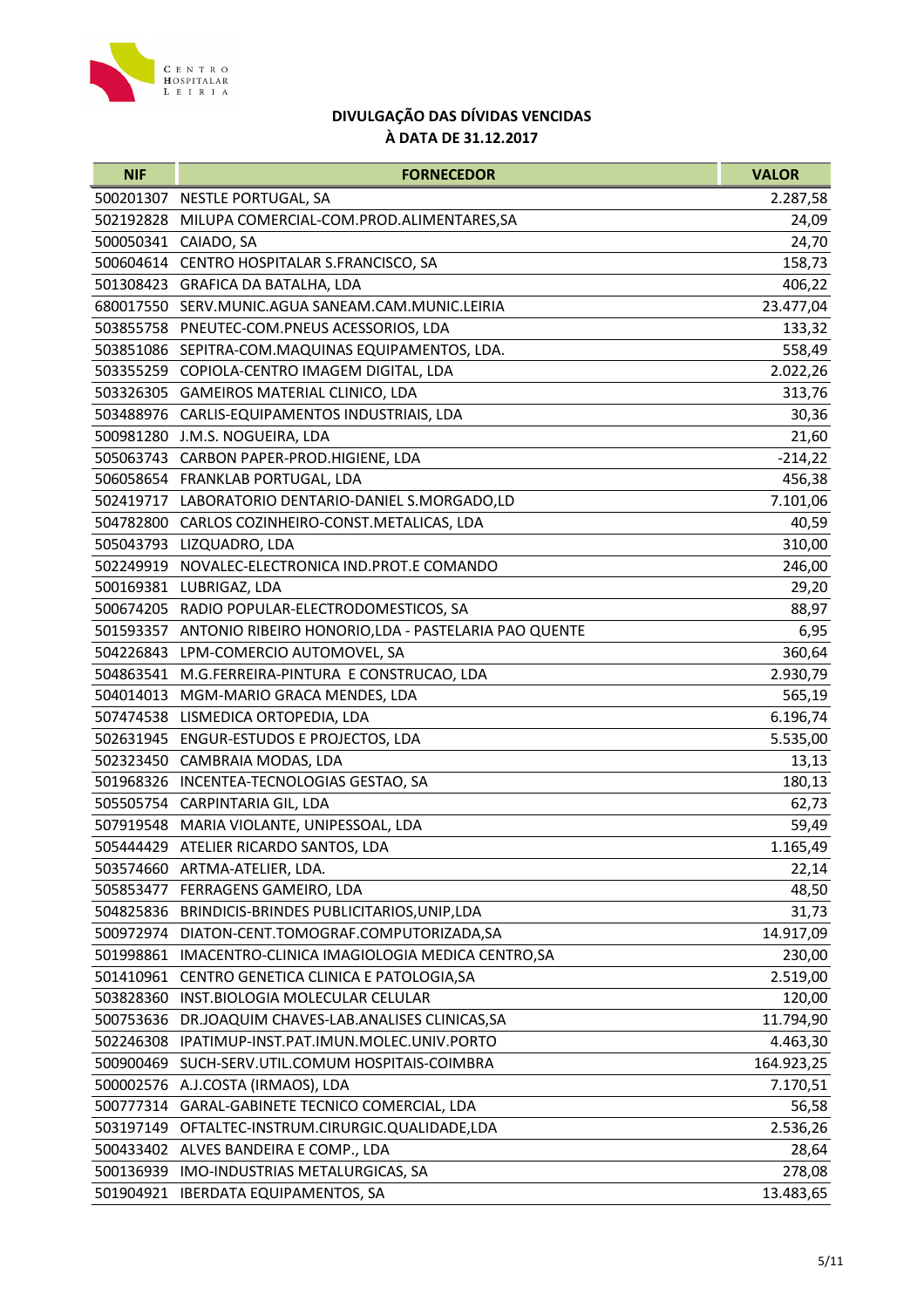

| <b>NIF</b>           | <b>FORNECEDOR</b>                                                      | <b>VALOR</b> |
|----------------------|------------------------------------------------------------------------|--------------|
|                      | 503322105 EUROCASMEDICA, SA                                            | 5.038,33     |
| 108701476            | MARCOS AZEVEDO DIAS                                                    | 646,59       |
|                      | 500829993 PINGO DOCE - DISTRIBUICAO ALIMENTAR, SA                      | 20,00        |
|                      | 502353740 SCHINDLER-ASCENSORES ESCADAS ROLANTES, SA                    | 659,45       |
|                      | 503043745 GALPGESTE-GESTÃO AREAS SERVICO, SA                           | 66,49        |
|                      | 501348140 MARIO TARON OLIVEIRA, LDA                                    | 1.341,69     |
|                      | 500301921 LEICA-MICROSISTEMAS, LDA                                     | 15.577,28    |
|                      | 500357129 GENERAL ELECTRIC HEALTHCARE PORTUGAL, SOC. UNIP, LDA.        | 12.488,63    |
| 502264543            | IFHI-INST.FLUIDOS HOSPIT.INDUSTRIAIS,LDA                               | 10.042,95    |
|                      | 500216843 PHILIPS PORTUGUESA, S.A.                                     | 7.381,23     |
|                      | 501526870 LIVRARIA BERTRAND, SA                                        | 8,90         |
|                      | 503818348 ENDOTECNICA-MATERIAL CIRURGICO, LDA                          | 13.098,18    |
|                      | 504290592 AUTO ESTRADAS ATLANTICO, SA                                  | 146,45       |
|                      | 504445960 MBA PORTUGAL, SA                                             | 5.280,27     |
| 504615947            | MEO-SERVICOS COMUNICACOES E MULTIMEDIA, SA                             | 566,80       |
| 500098140 SATIS, LDA |                                                                        | 445,20       |
|                      | 505804441 ANASTACIO SALDANHA UNIPESSOAL, LDA.                          | 16.278,90    |
|                      | 500990441 SORISA-ESTETICA FISIOTERAPIA, SA                             | 1.448,30     |
|                      | 502263989 EXELMEDICA-PROD.MEDICO-CIRURGICOS,LDA                        | 162,08       |
|                      | 500278725 TAP AIR PORTUGAL-MANUT.ENGENHARIA                            | 187,51       |
| 503847844            | MANUEL DOMINGUES & ASSOCIADO, SROC                                     | 75,28        |
| 506657035            | MOONSURGE-CIRURGIA E INOVACAO                                          | 8.486,70     |
|                      | 506708616 FILSAT-EQUIP.MEDICO-CIENTIFICOS, LDA                         | 7.169,71     |
| 506819698            | GETINGE GROUP PORTUGAL, UNIP, LDA.                                     | 49.936,24    |
|                      | 504887459 OFTALDATA-PRODUTOS OFTALMOLOGIA, LDA                         | 4.153,22     |
|                      | 504453939 SOCIME II - PRODUTOS MEDICOS, LDA.                           | 12.877,60    |
| 500125546            | LINDE SAUDE, LDA.                                                      | 16.992,69    |
|                      | 196668298 DELPHINE INTELLIGENT CONSULTING                              | 270,60       |
|                      | 504223933 MEDTRONIC PORTUGAL, LDA                                      | 455.714,77   |
|                      | 504092138 MEDICAL CONSULT-CONS.FORM.TECN.SAUDE,LDA                     | 98,40        |
|                      | 501142070 REXEL-DISTRIBUICAO MATERIAL ELECTRICO, SA                    | 122,51       |
|                      | 506820513 EPJMEDICA-ART.MEDICOS HOSPITALARES, LDA                      | 10.513,03    |
|                      | 506886336 GRUPO TAPER-EQUIP.PRECIS.CIENTIFICA, LDA                     | 7.572,34     |
|                      | 506310132 J.J.L.-INSTALACOES ELECTRICAS, LDA                           | 1.335,96     |
|                      | 503769959 GESPOST-GEST.POSTOS ABASTECIMENTO, LDA                       | 205,14       |
| 507374843            | M.M.CUNHA-INST.EQ.CIR.ORTOPEDICOS, LDA                                 | 1.116,05     |
| 507445937            | SMITHS MEDICAL (PORTUGAL), UNIPESSOAL, LDA                             | 28.227,21    |
| 505449773            | KAISER + KRAFT, SA                                                     | 534,67       |
|                      | 506429210 FISHER SCIENTIFIC, LDA                                       | 451,66       |
|                      | 505148676 LINEAMEDICA-DISPOS.MEDICO-CIRURGICOS, SA                     | 4.108,98     |
|                      | 505348470 VACUETTE PORTUGAL, SA                                        | 847,24       |
|                      | 507212738 IBERCONCEPT-CONSULTADORIA PROJECTOS, LDA                     | 128.477,95   |
| 500700834            | ANA AEROPORTOS DE PORTUGAL, SA                                         | 242,80       |
|                      | 500052999 FUELGEST 24 - EXPL. POST. ABAST. E LOJ. CONV.- SOC. UNIP LDA | 130,90       |
| 503134139            | <b>GAES-CENTROS AUDITIVOS</b>                                          | 8.458,80     |
|                      | 507484851 CAREWILL, LDA                                                | 1.697,40     |
|                      | 503740039 A.V. M. COSTA COMERCIO DE COMBUST. E PNEUS, LDA.             | 115,52       |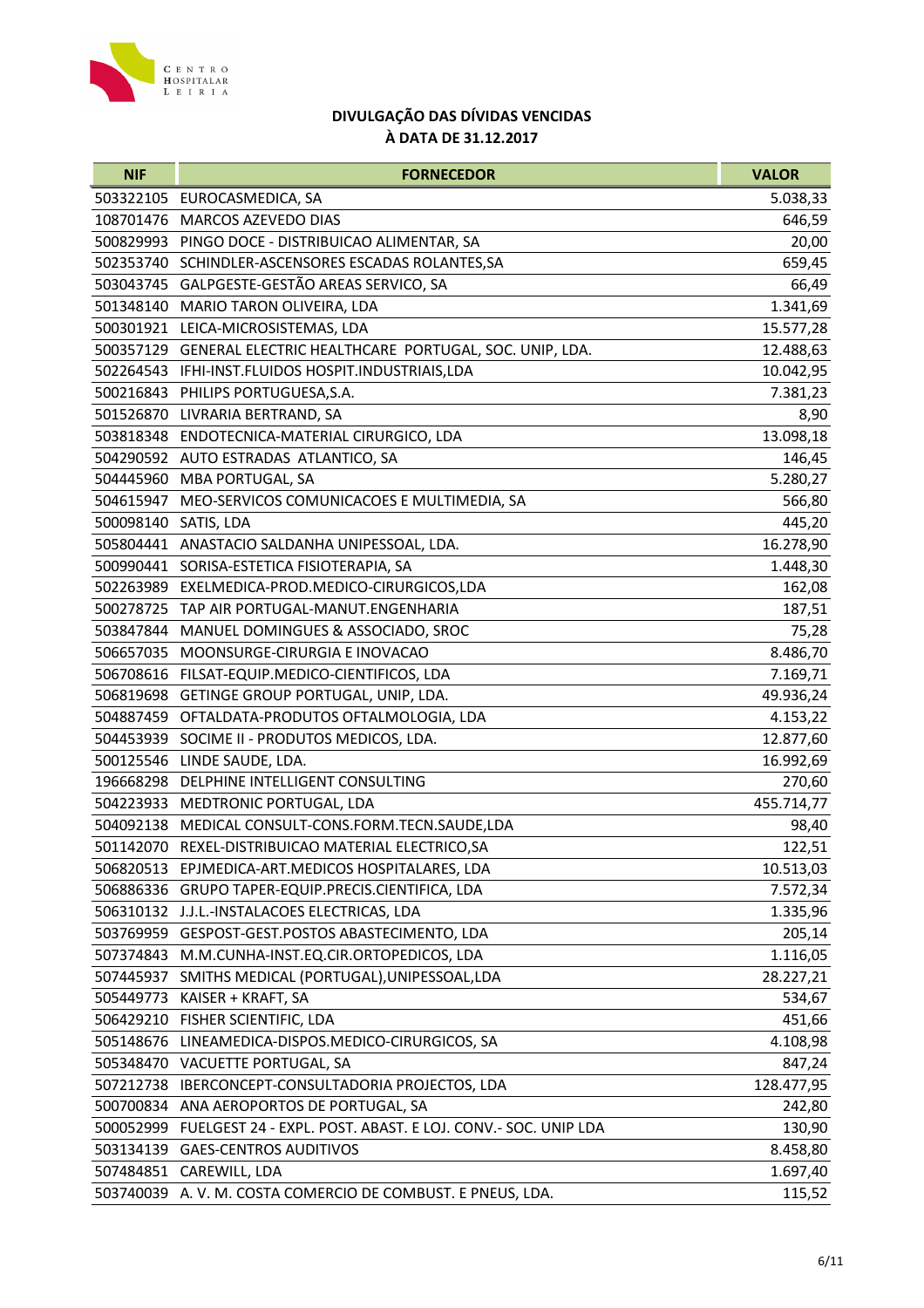

| <b>NIF</b> | <b>FORNECEDOR</b>                                             | <b>VALOR</b> |
|------------|---------------------------------------------------------------|--------------|
|            | 500432600 ABILIO FREIRE, LDA                                  | 89,75        |
| 503340855  | LIDL & CIA LOJAS ALIMENTARES                                  | 59,98        |
|            | 503069442 TRADELABOR-TECNOL.PONT.CONT.TRAT.AR                 | 1.014,75     |
|            | 506905446 GENOMED-DIAGNOST.MEDICINA MOLECULAR, SA             | 185,20       |
|            | 503237612 ESSITY PORTUGAL, LDA                                | 384,66       |
|            | 502772298 SISQUAL, LDA                                        | 4.002,52     |
|            | 507683528 GERANSWERS UNIPESSOAL, LDA                          | 724,47       |
|            | 504778820 BRISAL-AUTO-ESTRADAS LITORAL, SA                    | 67,55        |
|            | 502262184 TEPREL-EQUIP.MEDICOS, SA                            | 2.853,11     |
|            | 980079659 INFORMATICA EL CORTE INGLES                         | 1.186,94     |
|            | 501721037 IMI-IMAGENS MEDICAS INTEGRADAS, SA                  | 174.189,72   |
|            | 507158865 CARDIO SOLUTIONS-EQUIPAMENTO MEDICO, LDA            | 2.019,92     |
|            | 501109013 SOC.PORTUGUESA CARDIOLOGIA                          | 105,00       |
|            | 508085349 ZMWAY - LAB.SOLUTIONS, LDA.                         | 713,40       |
|            | 506470113 PROMEI CENTRO, LDA                                  | 1.426,93     |
|            | 503858803 ASSA ABLOY ENTRANCE SYSTEMS PORTUGAL, S.A.          | 496,92       |
|            | 501391460 EXTINTEL-SEGURANCA CONTRA INCENDIOS, LDA.           | 4.254,09     |
|            | 503426350 ALFALOC - TRANSPORTES, LDA.                         | 461,25       |
|            | 504988964 BOSTON SCIENTIFIC PORTUGAL-DISP.MEDICOS,LDA.        | 210.277,47   |
|            | 500460272 CLINICA MONTES CLAROS, LDA                          | 6.487,35     |
|            | 502081198 DIAS & DINIS, LDA                                   | 1.127,91     |
|            | 507050444 ESPACO LIBRIS-DECORACAO, LDA                        | 280,49       |
|            | 506226352 ARTIFOFO-EQUIP.HOSP. E FARMACEUTICOS, LDA.          | 5.674,21     |
|            | 508284872 SPCARE ESP.FARMACEUTICAS,LDA.                       | 9.230,46     |
|            | 507662407 SPACE MEDICAL - EQUIP. MEDICOS, LDA.                | 136,53       |
|            | 503573906 LEIRISTAVEL-REP.UPS E ESTABILIZADORES,LDA           | 329,64       |
|            | 980249783 TELEFLEX MEDICAL, S.A.U.                            | 14.087,11    |
|            | 508671531 KVTECH PORTUGAL-PRODUTOS MEDICOS, UNIP.LDA.         | 8.791,54     |
|            | 508758190 EXACLEAN-SISTEMAS DE HIGIENE, LDA                   | 1.930,90     |
|            | 505899914 BONECARE, LDA.                                      | 922,89       |
|            | 503636975 ENZIFARMA, SA                                       | 7.079,74     |
| 507678630  | ARTUR JR & LUIS, LDA - CHAV E SOLA                            | 65,01        |
| 508780349  | POSICAO E VELOCIDADE, LDA.                                    | 71,32        |
| 508107997  | GENERIS-FARMACEUTICA, SA                                      | 82.986,70    |
| 507558286  | NUTRICIA ADVANCED MEDICAL NUTRITION UNP.LDA                   | 3.557,78     |
| 507336488  | ACTELION PHARMACEUTICALS PORTUGAL, LDA                        | 8.597,10     |
| 503046361  | APRI-MOBILIARIO, TELEC. E INFORMATICA, LDA.                   | 1.393,38     |
| 504180746  | ABBOTT MEDICAL PORTUGAL, LDA                                  | 90.416,71    |
| 503061506  | FARMIMPEX-EQUIP.MEDICO-CIRURGICO,LDA.                         | 15.871,75    |
| 509378609  | NEUROARM, LDA.                                                | 2.747,00     |
| 980379563  | DIASORIN IBERIA, SA - SUC. PORTUGAL                           | 22.949,34    |
| 509354092  | CB - SOCIEDADE MEDICA, LDA.                                   | 124.887,00   |
| 506223850  | SEGURMET-HIG., SEGURANCA E MED.TRABALHO,LDA.                  | 4.819,65     |
| 505514010  | LIVANOVA PORTUGAL, LDA.                                       | 7.685,00     |
|            | 508735696 BENE FARMACEUTICA, LDA.                             | $-282,50$    |
|            | 503538108 LOGISTA, TRANSPORTES, TRANSITARIOS E PHARMA-UNIPLDA | 2.737,98     |
|            | 508472830 KEDRION PORTUGAL-DISTRIB.PROD.FARMA.,LDA.           | 85,86        |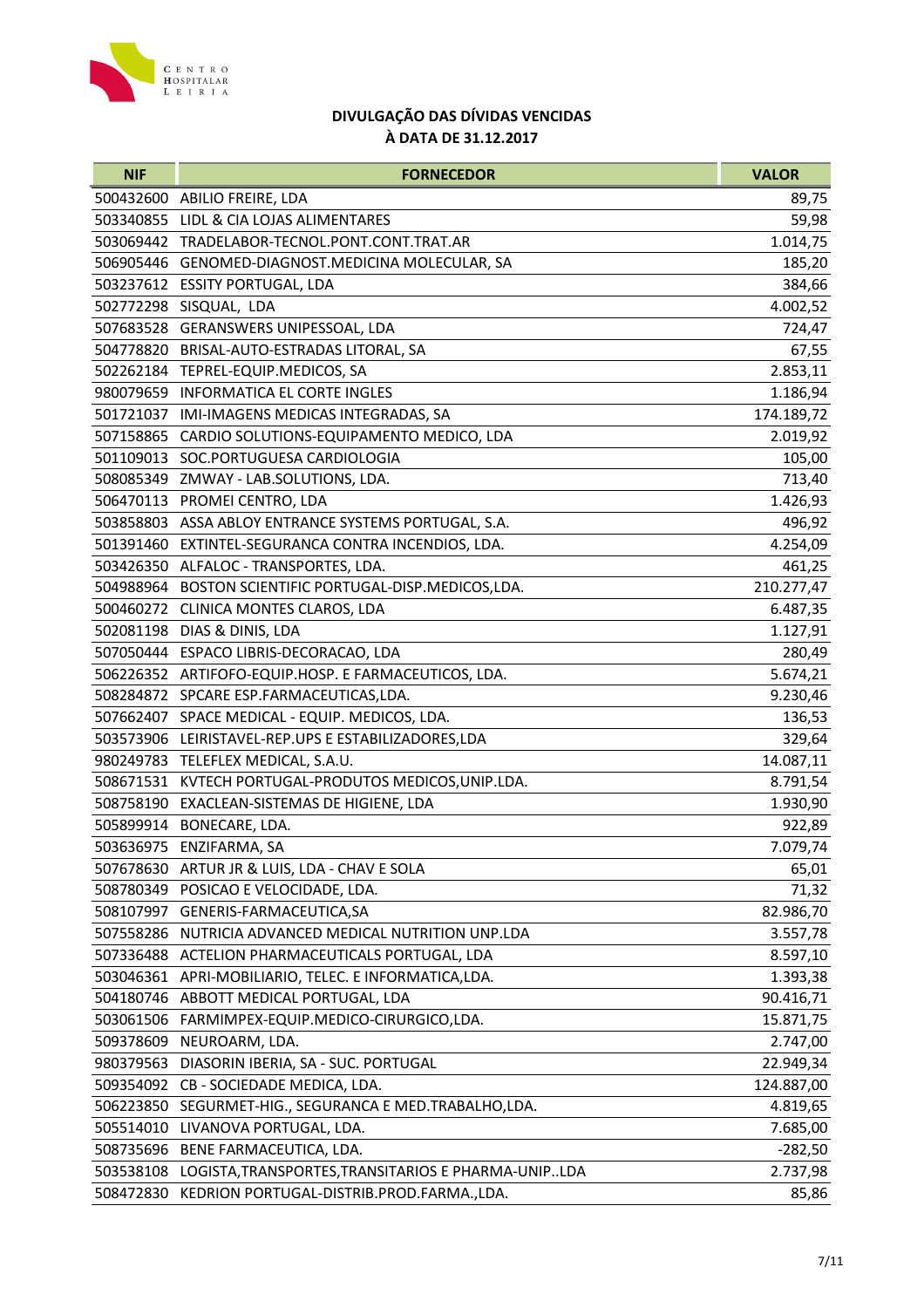

| <b>NIF</b> | <b>FORNECEDOR</b>                                           | <b>VALOR</b> |
|------------|-------------------------------------------------------------|--------------|
|            | 502790024 BRISA-CONCESSAO RODOVIARIA, SA                    | 184,00       |
|            | 508771323 DRAEGER PORTUGAL, LDA.                            | 5.066,37     |
|            | 507988990 DERMIS PRODUTOS DE SAUDE, SA                      | 319,80       |
|            | 503586293 INFORTUCANO-SISTEMAS INFORMATICOS, LDA.           | 1.189,00     |
|            | 508469830 ENVELOPRINTER, LDA.                               | 1.086,09     |
|            | 509264662 SHIRE PHARMACEUTICALS PORTUGAL, LDA.              | 1.040,22     |
|            | 509486835 BIOTRAUMA-INOVACAO CRIATIV.TRAUMATOLOGIA,LDA.     | 1.377,19     |
|            | 503670693 INFORMANTEM-INFORMATICA E MANUTENCAO, SA          | 20.111,21    |
| 508907365  | ORIONFIN UNIPESSOAL, LDA.                                   | 5.332,13     |
|            | 999999999 LABORATORIOS LETI, S.L.UNIPESSOAL                 | 279,00       |
|            | 503395960 CS PORTUGAL, PRODUTOS FARMACEUTICOS,LDA.          | 400,68       |
|            | 503801984 LEIRISONDA-FUROS E CAPTACOES AGUA, LDA.           | 614,51       |
|            | 501225420 SANTA CASA MISERIC.PORTO MOS                      | 243,86       |
|            | 501932488 IRMANDADE SANTA CASA MISERICORDIA BATALHA         | 437,70       |
| 501495045  | OLIVEIRAS CATOJA E CA, LDA.                                 | 101,10       |
|            | 509959008 AMERICANA-PAPELARIA, SA                           | 138,00       |
|            | 501593659 GUALTER, OSORIO & COMP.LDA.                       | 187,58       |
|            | 508988390 AMERICO QUINTINO E FILHOS, PROD.ORTOP.LDA.        | 67,68        |
|            | 500621527 CASA SAUDE SANTA FILOMENA, SA                     | 8.620,80     |
|            | 508831989 OLMAR-ARTIGOS PAPELARIA, LDA                      | 139,56       |
|            | 506324729 PAULO S. CONDE, LDA                               | 8.138,70     |
|            | 508309450 DAVI II FARMACEUTICA, SA                          | 324,36       |
|            | 501844821 ELECTROMAQUINAS,LDA.                              | 71,22        |
|            | 509211216 TEXTIL PLANAS OLIVEIRAS PORTUGAL, UNIP.LDA.       | 8.659,35     |
|            | 508622263 ACCORD HEALTHCARE, UNIPESSOAL LDA                 | 9.341,78     |
|            | 501197052 MEDINFAR-SOROLOGICO, SA                           | 954,23       |
|            | 507432460 PUEBLO PARQUES, LDA                               | 5.786,28     |
|            | 509282547 ENTREDOOR-PORTAS E AUTOMATISMOS,LDA.              | 6.187,35     |
|            | 980456517 FUJIFILM EUROPE GMBH-SUCURSAL PORTUGAL            | 1.542,42     |
|            | 506112233 OMEGA PHARMA PORTUGUESA, LDA                      | 167,90       |
|            | 510229050 ABBVIE, LDA                                       | 76.913,69    |
|            | 980472024 TERUMO EUROPE ESPANA, SL                          | 41.503,39    |
|            | 510255086 OPHTEC PORTUGAL-EXCELENTETITULO-UNIP., LDA        | 2.887,08     |
|            | 509826792 PLANTAR PORTUGAL                                  | 110,00       |
|            | 980474710 OLYMPUS IBERIA, S.A.U.                            | 35.609,37    |
|            | 980362539 MED-EL ELEK.GERATE GESELLCHAFT M.B.H. PORTUGAL    | 12.123,49    |
| 509822932  | MASIMO INTERNATIONAL SARL                                   | 780,00       |
|            | 504038036 FACTOR H LEIRIA-CONS.GESTAO REC.HUMANOS,LDA.      | 1.525,20     |
| 509035167  | BECKMAN COULTER PORTUGAL UNIPESSOAL, LDA.                   | 193.662,33   |
| 509884296  | KNOW-HOW-SERVICOS MANUT.ASSIST.TECNICA,LDA.                 | 374,86       |
|            | 502260750 OASIPOR-IMPORTACAO E EXPORTACAO, S.A.             | 916,83       |
|            | 158887263 EUROMEDICA-ANTONIO MANUEL M.FARLENS               | 201,23       |
| 980429986  | <b>BLUEFISH PHARMACEUTICALS</b>                             | 13,97        |
|            | 128428732 JOAQUIM PEREIRA COSTA NEVES-REPSOL                | 310,01       |
|            | 506872998 LEIRIPRAGA-DESINFESTACAO, DESRATIZACAO, UNIP.,LDA | 153,75       |
|            | 509062822 BASIC STUFFS GESTAO EQUIP.MEDICOS,LDA.            | 157,19       |
| 508592909  | DOCWORLD, LDA                                               | 6.569,46     |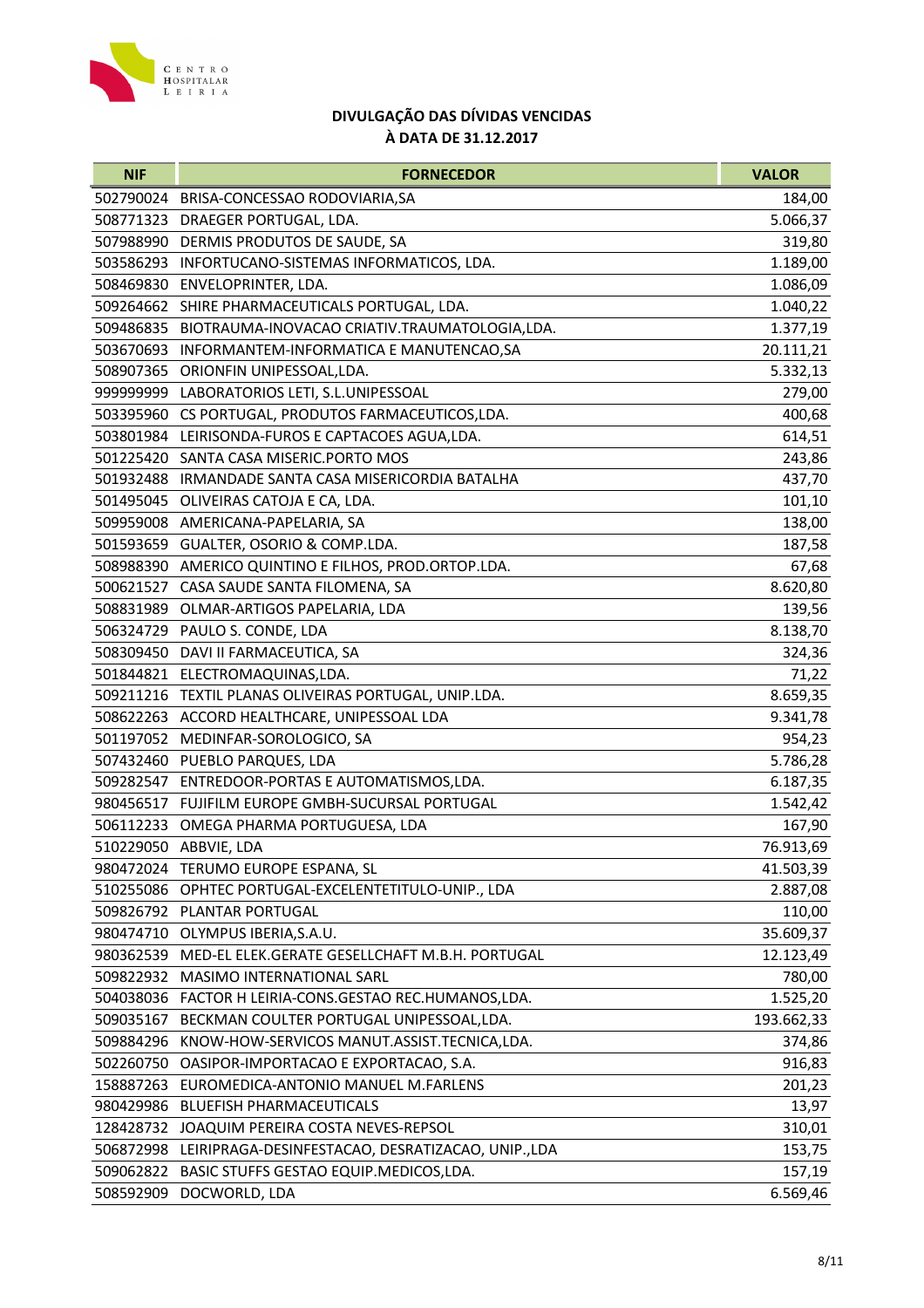

| 508033128 FARDIOTOP, PRODUTOS E SERVICOS FARMACEUTCOS, LDA.<br>5.611,59<br>DIMORASEPT-HIGIENE MEDICA-HOSPITALAR, LDA.<br>510258786<br>344,84<br>510599818<br>R2MC - RANGEL, PRODUTOS FARMACEUTICOS, S.A.<br>244,28<br>503037753 PROCTER E GAMBLE PORTUGAL-PROD.CONS., HIG.SAUDE, SA<br>517,82<br>506388344 FARMACIA LIS-ANTONIO RODRIGUES ANTUNES-FARM.UNIP., LDA<br>25,43<br>502303832 FERDULIZ-SOC.CONSTRUCOES,LDA.<br>246,00<br>508527465 AUROBINDO PHARMA PORTUGAL, (UNIP.) LDA<br>805,03<br>MARILAMP - DISTRIBUICAO MATERIAL ELECTRICO<br>506565947<br>291,07<br>505385058 BSN MEDICAL, S.A.<br>4.998,45<br>680014942 SERV.MUNIC.ALCOBACA<br>19,87<br>473,19<br>500299269 VILAR-COMERCIO E REPRESENTACOES, LDA.<br>500103461 ENKROTT-GESTAO TRATAMENTO AGUAS, S.A.<br>1.449,27<br>504242024 CLINIFATIMA-SERVICOS MEDICOS, SA<br>1.462,39<br>508225078 SONIGATE, LDA.<br>2.691,95<br>504059521 OHM TECNICA - REPRESENTACOES DE MARCAS, LDA<br>1.048,80<br>502054883 BUREAU VERITAS RINAVE, LDA<br>150,00<br>510726941 BIOTRONIK PORTUGAL (UNIPESSOAL) LDA<br>17.008,42<br>513053239 AUROVITAS UNIPESSOAL, LDA.<br>3.512,29<br>507958861 FRILABO II, LDA.<br>143,55<br>513083162 GRUPO VITALINO, SA<br>376,85<br>502604751 NOS COMUNICACOES, S.A.<br>$-22,91$<br>505418002 DAMEDIS-SERVICO COMERCIAL PRODUTOS, LDA.<br>1.210,32<br>513077332 BDRPHARMA, LDA.<br>120,08<br>510874169 GONKSYS, S.A.<br>738,00<br>510580785 SENSORMIX - SEGURANÇA ELECTRONICA, LDA<br>1.156,26<br>506517080 HEMICARE, LDA.<br>31,24<br>513251227<br>NEUROEVOLUTION-SISTEMAS MEDICOS, LDA.<br>485,73<br>ITEN SOLUTIONS-SISTEMAS INFORMACAO, SA<br>510728189<br>2.666,38<br>509822932 VACACIONES EDREAMS, S.L.<br>17,50<br>508690102 DUEKIPA-COMERCIO EQUIPAMENTOS MEDICO-HOSPITALAR,LDA.<br>755,25<br>265,76<br>510664040 RUBEASPHARMA<br>513263268<br>BGP PRODUCTS, UNIPESSOAL, LDA.<br>55,18<br>4.046,70<br>513157816<br>MERIT MEDICAL PORTUGAL, SA<br>509230598 COSELGI PORTUGAL, SA<br>14.751,14<br>510728910 KMG KINGMAN-MANUTENÇAO GLOBAL,LDA<br>1.164,81<br>450,94<br>500082081<br>DAGOL-REP.MAT.CONSTRUCAO E ART.DECO.,LDA.<br>236438697<br>DIOGO EMANUEL PIRES AMARO<br>325,00<br>254.212,07<br>513300376 PFIZER BIOFARMACEUTICA, LDA.<br>506188841 B-SIMPLE SISTEMAS INFORMACAO, LDA.<br>5.740,00<br>CSP SAUDE - CENTRO DE SERVICOS PARTILHADOS, SA.<br>508440246<br>342,34<br>513567399<br>UPK-GESTAO DE FACILITIES E MANUTENCAO, SA<br>1.009,73<br>513620834<br>CARDINAL HEALTH PORTUGAL 513 UNIPESSOAL, LDA.<br>55.296,10<br>510811612<br>TEMPERBAROMETRO, UNIPESSOAL, LDA.<br>1.396,05<br>510533515<br>MEDLINE INTERNATIONAL PORTUGAL UNIPESSOAL, LDA.<br>28.348,35<br>980488842 SIMMEDICA - SISTEMAS INTEGRALES DE LA MEDICINA, SA.<br>7.608,25<br>508540798<br>NEXT - EQUIPAMENTOS DE REABILIT., ESTETICA E LAZER<br>916,35<br>9.466,63<br>513246444 ECHOANESTHESIA, LDA. | <b>NIF</b> | <b>FORNECEDOR</b> | <b>VALOR</b> |
|--------------------------------------------------------------------------------------------------------------------------------------------------------------------------------------------------------------------------------------------------------------------------------------------------------------------------------------------------------------------------------------------------------------------------------------------------------------------------------------------------------------------------------------------------------------------------------------------------------------------------------------------------------------------------------------------------------------------------------------------------------------------------------------------------------------------------------------------------------------------------------------------------------------------------------------------------------------------------------------------------------------------------------------------------------------------------------------------------------------------------------------------------------------------------------------------------------------------------------------------------------------------------------------------------------------------------------------------------------------------------------------------------------------------------------------------------------------------------------------------------------------------------------------------------------------------------------------------------------------------------------------------------------------------------------------------------------------------------------------------------------------------------------------------------------------------------------------------------------------------------------------------------------------------------------------------------------------------------------------------------------------------------------------------------------------------------------------------------------------------------------------------------------------------------------------------------------------------------------------------------------------------------------------------------------------------------------------------------------------------------------------------------------------------------------------------------------------------------------------------------------------------------------------------------------------------------------------------------------------------------------------------------------------------------------------------------------------------------------------------------------------------------------------------------------------------------------------------------------------------------|------------|-------------------|--------------|
|                                                                                                                                                                                                                                                                                                                                                                                                                                                                                                                                                                                                                                                                                                                                                                                                                                                                                                                                                                                                                                                                                                                                                                                                                                                                                                                                                                                                                                                                                                                                                                                                                                                                                                                                                                                                                                                                                                                                                                                                                                                                                                                                                                                                                                                                                                                                                                                                                                                                                                                                                                                                                                                                                                                                                                                                                                                                          |            |                   |              |
|                                                                                                                                                                                                                                                                                                                                                                                                                                                                                                                                                                                                                                                                                                                                                                                                                                                                                                                                                                                                                                                                                                                                                                                                                                                                                                                                                                                                                                                                                                                                                                                                                                                                                                                                                                                                                                                                                                                                                                                                                                                                                                                                                                                                                                                                                                                                                                                                                                                                                                                                                                                                                                                                                                                                                                                                                                                                          |            |                   |              |
|                                                                                                                                                                                                                                                                                                                                                                                                                                                                                                                                                                                                                                                                                                                                                                                                                                                                                                                                                                                                                                                                                                                                                                                                                                                                                                                                                                                                                                                                                                                                                                                                                                                                                                                                                                                                                                                                                                                                                                                                                                                                                                                                                                                                                                                                                                                                                                                                                                                                                                                                                                                                                                                                                                                                                                                                                                                                          |            |                   |              |
|                                                                                                                                                                                                                                                                                                                                                                                                                                                                                                                                                                                                                                                                                                                                                                                                                                                                                                                                                                                                                                                                                                                                                                                                                                                                                                                                                                                                                                                                                                                                                                                                                                                                                                                                                                                                                                                                                                                                                                                                                                                                                                                                                                                                                                                                                                                                                                                                                                                                                                                                                                                                                                                                                                                                                                                                                                                                          |            |                   |              |
|                                                                                                                                                                                                                                                                                                                                                                                                                                                                                                                                                                                                                                                                                                                                                                                                                                                                                                                                                                                                                                                                                                                                                                                                                                                                                                                                                                                                                                                                                                                                                                                                                                                                                                                                                                                                                                                                                                                                                                                                                                                                                                                                                                                                                                                                                                                                                                                                                                                                                                                                                                                                                                                                                                                                                                                                                                                                          |            |                   |              |
|                                                                                                                                                                                                                                                                                                                                                                                                                                                                                                                                                                                                                                                                                                                                                                                                                                                                                                                                                                                                                                                                                                                                                                                                                                                                                                                                                                                                                                                                                                                                                                                                                                                                                                                                                                                                                                                                                                                                                                                                                                                                                                                                                                                                                                                                                                                                                                                                                                                                                                                                                                                                                                                                                                                                                                                                                                                                          |            |                   |              |
|                                                                                                                                                                                                                                                                                                                                                                                                                                                                                                                                                                                                                                                                                                                                                                                                                                                                                                                                                                                                                                                                                                                                                                                                                                                                                                                                                                                                                                                                                                                                                                                                                                                                                                                                                                                                                                                                                                                                                                                                                                                                                                                                                                                                                                                                                                                                                                                                                                                                                                                                                                                                                                                                                                                                                                                                                                                                          |            |                   |              |
|                                                                                                                                                                                                                                                                                                                                                                                                                                                                                                                                                                                                                                                                                                                                                                                                                                                                                                                                                                                                                                                                                                                                                                                                                                                                                                                                                                                                                                                                                                                                                                                                                                                                                                                                                                                                                                                                                                                                                                                                                                                                                                                                                                                                                                                                                                                                                                                                                                                                                                                                                                                                                                                                                                                                                                                                                                                                          |            |                   |              |
|                                                                                                                                                                                                                                                                                                                                                                                                                                                                                                                                                                                                                                                                                                                                                                                                                                                                                                                                                                                                                                                                                                                                                                                                                                                                                                                                                                                                                                                                                                                                                                                                                                                                                                                                                                                                                                                                                                                                                                                                                                                                                                                                                                                                                                                                                                                                                                                                                                                                                                                                                                                                                                                                                                                                                                                                                                                                          |            |                   |              |
|                                                                                                                                                                                                                                                                                                                                                                                                                                                                                                                                                                                                                                                                                                                                                                                                                                                                                                                                                                                                                                                                                                                                                                                                                                                                                                                                                                                                                                                                                                                                                                                                                                                                                                                                                                                                                                                                                                                                                                                                                                                                                                                                                                                                                                                                                                                                                                                                                                                                                                                                                                                                                                                                                                                                                                                                                                                                          |            |                   |              |
|                                                                                                                                                                                                                                                                                                                                                                                                                                                                                                                                                                                                                                                                                                                                                                                                                                                                                                                                                                                                                                                                                                                                                                                                                                                                                                                                                                                                                                                                                                                                                                                                                                                                                                                                                                                                                                                                                                                                                                                                                                                                                                                                                                                                                                                                                                                                                                                                                                                                                                                                                                                                                                                                                                                                                                                                                                                                          |            |                   |              |
|                                                                                                                                                                                                                                                                                                                                                                                                                                                                                                                                                                                                                                                                                                                                                                                                                                                                                                                                                                                                                                                                                                                                                                                                                                                                                                                                                                                                                                                                                                                                                                                                                                                                                                                                                                                                                                                                                                                                                                                                                                                                                                                                                                                                                                                                                                                                                                                                                                                                                                                                                                                                                                                                                                                                                                                                                                                                          |            |                   |              |
|                                                                                                                                                                                                                                                                                                                                                                                                                                                                                                                                                                                                                                                                                                                                                                                                                                                                                                                                                                                                                                                                                                                                                                                                                                                                                                                                                                                                                                                                                                                                                                                                                                                                                                                                                                                                                                                                                                                                                                                                                                                                                                                                                                                                                                                                                                                                                                                                                                                                                                                                                                                                                                                                                                                                                                                                                                                                          |            |                   |              |
|                                                                                                                                                                                                                                                                                                                                                                                                                                                                                                                                                                                                                                                                                                                                                                                                                                                                                                                                                                                                                                                                                                                                                                                                                                                                                                                                                                                                                                                                                                                                                                                                                                                                                                                                                                                                                                                                                                                                                                                                                                                                                                                                                                                                                                                                                                                                                                                                                                                                                                                                                                                                                                                                                                                                                                                                                                                                          |            |                   |              |
|                                                                                                                                                                                                                                                                                                                                                                                                                                                                                                                                                                                                                                                                                                                                                                                                                                                                                                                                                                                                                                                                                                                                                                                                                                                                                                                                                                                                                                                                                                                                                                                                                                                                                                                                                                                                                                                                                                                                                                                                                                                                                                                                                                                                                                                                                                                                                                                                                                                                                                                                                                                                                                                                                                                                                                                                                                                                          |            |                   |              |
|                                                                                                                                                                                                                                                                                                                                                                                                                                                                                                                                                                                                                                                                                                                                                                                                                                                                                                                                                                                                                                                                                                                                                                                                                                                                                                                                                                                                                                                                                                                                                                                                                                                                                                                                                                                                                                                                                                                                                                                                                                                                                                                                                                                                                                                                                                                                                                                                                                                                                                                                                                                                                                                                                                                                                                                                                                                                          |            |                   |              |
|                                                                                                                                                                                                                                                                                                                                                                                                                                                                                                                                                                                                                                                                                                                                                                                                                                                                                                                                                                                                                                                                                                                                                                                                                                                                                                                                                                                                                                                                                                                                                                                                                                                                                                                                                                                                                                                                                                                                                                                                                                                                                                                                                                                                                                                                                                                                                                                                                                                                                                                                                                                                                                                                                                                                                                                                                                                                          |            |                   |              |
|                                                                                                                                                                                                                                                                                                                                                                                                                                                                                                                                                                                                                                                                                                                                                                                                                                                                                                                                                                                                                                                                                                                                                                                                                                                                                                                                                                                                                                                                                                                                                                                                                                                                                                                                                                                                                                                                                                                                                                                                                                                                                                                                                                                                                                                                                                                                                                                                                                                                                                                                                                                                                                                                                                                                                                                                                                                                          |            |                   |              |
|                                                                                                                                                                                                                                                                                                                                                                                                                                                                                                                                                                                                                                                                                                                                                                                                                                                                                                                                                                                                                                                                                                                                                                                                                                                                                                                                                                                                                                                                                                                                                                                                                                                                                                                                                                                                                                                                                                                                                                                                                                                                                                                                                                                                                                                                                                                                                                                                                                                                                                                                                                                                                                                                                                                                                                                                                                                                          |            |                   |              |
|                                                                                                                                                                                                                                                                                                                                                                                                                                                                                                                                                                                                                                                                                                                                                                                                                                                                                                                                                                                                                                                                                                                                                                                                                                                                                                                                                                                                                                                                                                                                                                                                                                                                                                                                                                                                                                                                                                                                                                                                                                                                                                                                                                                                                                                                                                                                                                                                                                                                                                                                                                                                                                                                                                                                                                                                                                                                          |            |                   |              |
|                                                                                                                                                                                                                                                                                                                                                                                                                                                                                                                                                                                                                                                                                                                                                                                                                                                                                                                                                                                                                                                                                                                                                                                                                                                                                                                                                                                                                                                                                                                                                                                                                                                                                                                                                                                                                                                                                                                                                                                                                                                                                                                                                                                                                                                                                                                                                                                                                                                                                                                                                                                                                                                                                                                                                                                                                                                                          |            |                   |              |
|                                                                                                                                                                                                                                                                                                                                                                                                                                                                                                                                                                                                                                                                                                                                                                                                                                                                                                                                                                                                                                                                                                                                                                                                                                                                                                                                                                                                                                                                                                                                                                                                                                                                                                                                                                                                                                                                                                                                                                                                                                                                                                                                                                                                                                                                                                                                                                                                                                                                                                                                                                                                                                                                                                                                                                                                                                                                          |            |                   |              |
|                                                                                                                                                                                                                                                                                                                                                                                                                                                                                                                                                                                                                                                                                                                                                                                                                                                                                                                                                                                                                                                                                                                                                                                                                                                                                                                                                                                                                                                                                                                                                                                                                                                                                                                                                                                                                                                                                                                                                                                                                                                                                                                                                                                                                                                                                                                                                                                                                                                                                                                                                                                                                                                                                                                                                                                                                                                                          |            |                   |              |
|                                                                                                                                                                                                                                                                                                                                                                                                                                                                                                                                                                                                                                                                                                                                                                                                                                                                                                                                                                                                                                                                                                                                                                                                                                                                                                                                                                                                                                                                                                                                                                                                                                                                                                                                                                                                                                                                                                                                                                                                                                                                                                                                                                                                                                                                                                                                                                                                                                                                                                                                                                                                                                                                                                                                                                                                                                                                          |            |                   |              |
|                                                                                                                                                                                                                                                                                                                                                                                                                                                                                                                                                                                                                                                                                                                                                                                                                                                                                                                                                                                                                                                                                                                                                                                                                                                                                                                                                                                                                                                                                                                                                                                                                                                                                                                                                                                                                                                                                                                                                                                                                                                                                                                                                                                                                                                                                                                                                                                                                                                                                                                                                                                                                                                                                                                                                                                                                                                                          |            |                   |              |
|                                                                                                                                                                                                                                                                                                                                                                                                                                                                                                                                                                                                                                                                                                                                                                                                                                                                                                                                                                                                                                                                                                                                                                                                                                                                                                                                                                                                                                                                                                                                                                                                                                                                                                                                                                                                                                                                                                                                                                                                                                                                                                                                                                                                                                                                                                                                                                                                                                                                                                                                                                                                                                                                                                                                                                                                                                                                          |            |                   |              |
|                                                                                                                                                                                                                                                                                                                                                                                                                                                                                                                                                                                                                                                                                                                                                                                                                                                                                                                                                                                                                                                                                                                                                                                                                                                                                                                                                                                                                                                                                                                                                                                                                                                                                                                                                                                                                                                                                                                                                                                                                                                                                                                                                                                                                                                                                                                                                                                                                                                                                                                                                                                                                                                                                                                                                                                                                                                                          |            |                   |              |
|                                                                                                                                                                                                                                                                                                                                                                                                                                                                                                                                                                                                                                                                                                                                                                                                                                                                                                                                                                                                                                                                                                                                                                                                                                                                                                                                                                                                                                                                                                                                                                                                                                                                                                                                                                                                                                                                                                                                                                                                                                                                                                                                                                                                                                                                                                                                                                                                                                                                                                                                                                                                                                                                                                                                                                                                                                                                          |            |                   |              |
|                                                                                                                                                                                                                                                                                                                                                                                                                                                                                                                                                                                                                                                                                                                                                                                                                                                                                                                                                                                                                                                                                                                                                                                                                                                                                                                                                                                                                                                                                                                                                                                                                                                                                                                                                                                                                                                                                                                                                                                                                                                                                                                                                                                                                                                                                                                                                                                                                                                                                                                                                                                                                                                                                                                                                                                                                                                                          |            |                   |              |
|                                                                                                                                                                                                                                                                                                                                                                                                                                                                                                                                                                                                                                                                                                                                                                                                                                                                                                                                                                                                                                                                                                                                                                                                                                                                                                                                                                                                                                                                                                                                                                                                                                                                                                                                                                                                                                                                                                                                                                                                                                                                                                                                                                                                                                                                                                                                                                                                                                                                                                                                                                                                                                                                                                                                                                                                                                                                          |            |                   |              |
|                                                                                                                                                                                                                                                                                                                                                                                                                                                                                                                                                                                                                                                                                                                                                                                                                                                                                                                                                                                                                                                                                                                                                                                                                                                                                                                                                                                                                                                                                                                                                                                                                                                                                                                                                                                                                                                                                                                                                                                                                                                                                                                                                                                                                                                                                                                                                                                                                                                                                                                                                                                                                                                                                                                                                                                                                                                                          |            |                   |              |
|                                                                                                                                                                                                                                                                                                                                                                                                                                                                                                                                                                                                                                                                                                                                                                                                                                                                                                                                                                                                                                                                                                                                                                                                                                                                                                                                                                                                                                                                                                                                                                                                                                                                                                                                                                                                                                                                                                                                                                                                                                                                                                                                                                                                                                                                                                                                                                                                                                                                                                                                                                                                                                                                                                                                                                                                                                                                          |            |                   |              |
|                                                                                                                                                                                                                                                                                                                                                                                                                                                                                                                                                                                                                                                                                                                                                                                                                                                                                                                                                                                                                                                                                                                                                                                                                                                                                                                                                                                                                                                                                                                                                                                                                                                                                                                                                                                                                                                                                                                                                                                                                                                                                                                                                                                                                                                                                                                                                                                                                                                                                                                                                                                                                                                                                                                                                                                                                                                                          |            |                   |              |
|                                                                                                                                                                                                                                                                                                                                                                                                                                                                                                                                                                                                                                                                                                                                                                                                                                                                                                                                                                                                                                                                                                                                                                                                                                                                                                                                                                                                                                                                                                                                                                                                                                                                                                                                                                                                                                                                                                                                                                                                                                                                                                                                                                                                                                                                                                                                                                                                                                                                                                                                                                                                                                                                                                                                                                                                                                                                          |            |                   |              |
|                                                                                                                                                                                                                                                                                                                                                                                                                                                                                                                                                                                                                                                                                                                                                                                                                                                                                                                                                                                                                                                                                                                                                                                                                                                                                                                                                                                                                                                                                                                                                                                                                                                                                                                                                                                                                                                                                                                                                                                                                                                                                                                                                                                                                                                                                                                                                                                                                                                                                                                                                                                                                                                                                                                                                                                                                                                                          |            |                   |              |
|                                                                                                                                                                                                                                                                                                                                                                                                                                                                                                                                                                                                                                                                                                                                                                                                                                                                                                                                                                                                                                                                                                                                                                                                                                                                                                                                                                                                                                                                                                                                                                                                                                                                                                                                                                                                                                                                                                                                                                                                                                                                                                                                                                                                                                                                                                                                                                                                                                                                                                                                                                                                                                                                                                                                                                                                                                                                          |            |                   |              |
|                                                                                                                                                                                                                                                                                                                                                                                                                                                                                                                                                                                                                                                                                                                                                                                                                                                                                                                                                                                                                                                                                                                                                                                                                                                                                                                                                                                                                                                                                                                                                                                                                                                                                                                                                                                                                                                                                                                                                                                                                                                                                                                                                                                                                                                                                                                                                                                                                                                                                                                                                                                                                                                                                                                                                                                                                                                                          |            |                   |              |
|                                                                                                                                                                                                                                                                                                                                                                                                                                                                                                                                                                                                                                                                                                                                                                                                                                                                                                                                                                                                                                                                                                                                                                                                                                                                                                                                                                                                                                                                                                                                                                                                                                                                                                                                                                                                                                                                                                                                                                                                                                                                                                                                                                                                                                                                                                                                                                                                                                                                                                                                                                                                                                                                                                                                                                                                                                                                          |            |                   |              |
|                                                                                                                                                                                                                                                                                                                                                                                                                                                                                                                                                                                                                                                                                                                                                                                                                                                                                                                                                                                                                                                                                                                                                                                                                                                                                                                                                                                                                                                                                                                                                                                                                                                                                                                                                                                                                                                                                                                                                                                                                                                                                                                                                                                                                                                                                                                                                                                                                                                                                                                                                                                                                                                                                                                                                                                                                                                                          |            |                   |              |
|                                                                                                                                                                                                                                                                                                                                                                                                                                                                                                                                                                                                                                                                                                                                                                                                                                                                                                                                                                                                                                                                                                                                                                                                                                                                                                                                                                                                                                                                                                                                                                                                                                                                                                                                                                                                                                                                                                                                                                                                                                                                                                                                                                                                                                                                                                                                                                                                                                                                                                                                                                                                                                                                                                                                                                                                                                                                          |            |                   |              |
|                                                                                                                                                                                                                                                                                                                                                                                                                                                                                                                                                                                                                                                                                                                                                                                                                                                                                                                                                                                                                                                                                                                                                                                                                                                                                                                                                                                                                                                                                                                                                                                                                                                                                                                                                                                                                                                                                                                                                                                                                                                                                                                                                                                                                                                                                                                                                                                                                                                                                                                                                                                                                                                                                                                                                                                                                                                                          |            |                   |              |
|                                                                                                                                                                                                                                                                                                                                                                                                                                                                                                                                                                                                                                                                                                                                                                                                                                                                                                                                                                                                                                                                                                                                                                                                                                                                                                                                                                                                                                                                                                                                                                                                                                                                                                                                                                                                                                                                                                                                                                                                                                                                                                                                                                                                                                                                                                                                                                                                                                                                                                                                                                                                                                                                                                                                                                                                                                                                          |            |                   |              |
|                                                                                                                                                                                                                                                                                                                                                                                                                                                                                                                                                                                                                                                                                                                                                                                                                                                                                                                                                                                                                                                                                                                                                                                                                                                                                                                                                                                                                                                                                                                                                                                                                                                                                                                                                                                                                                                                                                                                                                                                                                                                                                                                                                                                                                                                                                                                                                                                                                                                                                                                                                                                                                                                                                                                                                                                                                                                          |            |                   |              |
|                                                                                                                                                                                                                                                                                                                                                                                                                                                                                                                                                                                                                                                                                                                                                                                                                                                                                                                                                                                                                                                                                                                                                                                                                                                                                                                                                                                                                                                                                                                                                                                                                                                                                                                                                                                                                                                                                                                                                                                                                                                                                                                                                                                                                                                                                                                                                                                                                                                                                                                                                                                                                                                                                                                                                                                                                                                                          |            |                   |              |
|                                                                                                                                                                                                                                                                                                                                                                                                                                                                                                                                                                                                                                                                                                                                                                                                                                                                                                                                                                                                                                                                                                                                                                                                                                                                                                                                                                                                                                                                                                                                                                                                                                                                                                                                                                                                                                                                                                                                                                                                                                                                                                                                                                                                                                                                                                                                                                                                                                                                                                                                                                                                                                                                                                                                                                                                                                                                          |            |                   |              |
|                                                                                                                                                                                                                                                                                                                                                                                                                                                                                                                                                                                                                                                                                                                                                                                                                                                                                                                                                                                                                                                                                                                                                                                                                                                                                                                                                                                                                                                                                                                                                                                                                                                                                                                                                                                                                                                                                                                                                                                                                                                                                                                                                                                                                                                                                                                                                                                                                                                                                                                                                                                                                                                                                                                                                                                                                                                                          |            |                   |              |
|                                                                                                                                                                                                                                                                                                                                                                                                                                                                                                                                                                                                                                                                                                                                                                                                                                                                                                                                                                                                                                                                                                                                                                                                                                                                                                                                                                                                                                                                                                                                                                                                                                                                                                                                                                                                                                                                                                                                                                                                                                                                                                                                                                                                                                                                                                                                                                                                                                                                                                                                                                                                                                                                                                                                                                                                                                                                          |            |                   |              |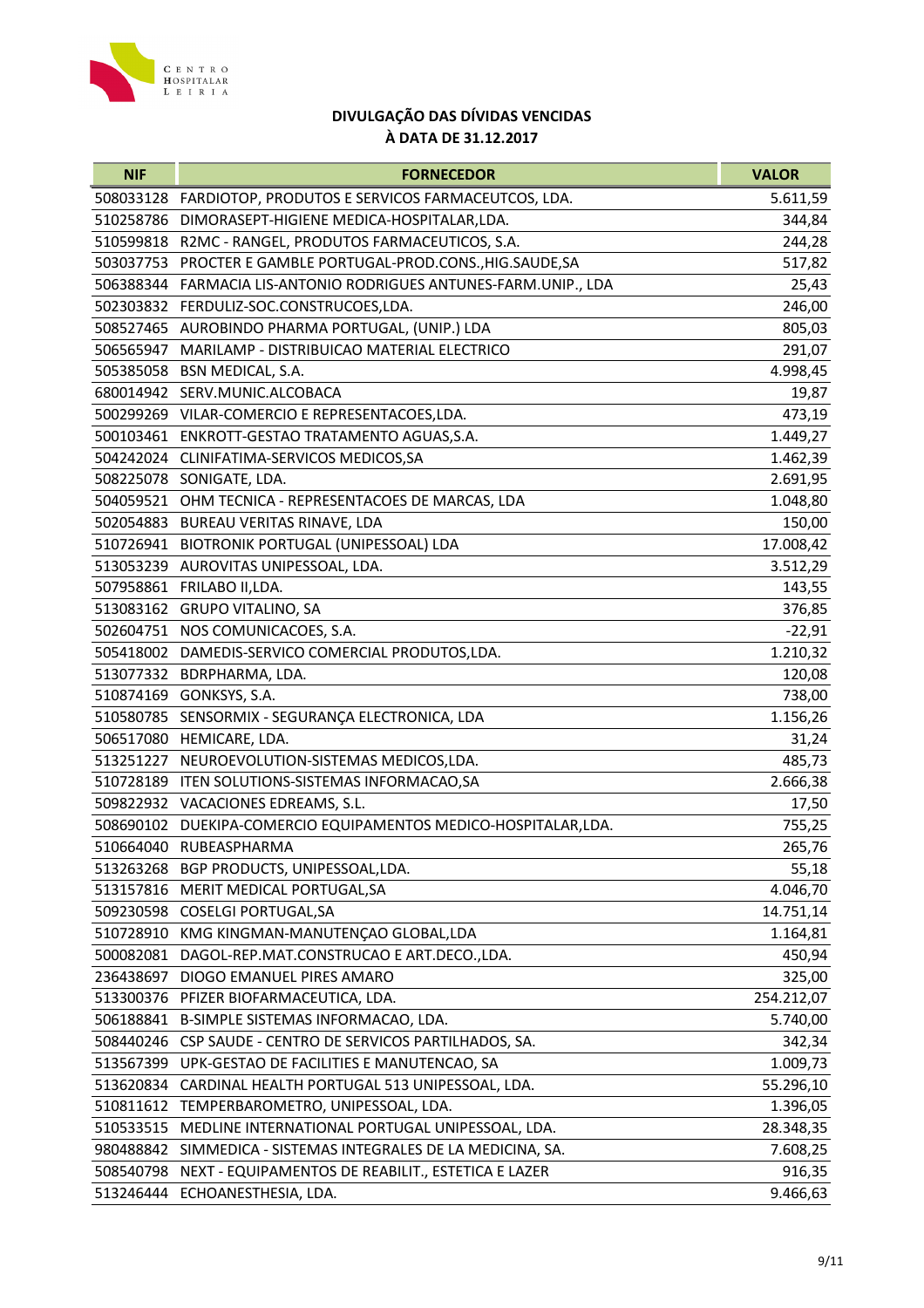

| <b>NIF</b> | <b>FORNECEDOR</b>                                                  | <b>VALOR</b> |
|------------|--------------------------------------------------------------------|--------------|
|            | 513514872 NOSBET-EQUIPAMENTOS, LDA.                                | 9.362,52     |
| 503855421  | HELDER GONCALVES - ASSIST. TECNICA DE EQUIPAM., LDA.               | 591,14       |
|            | 980523192 ALIMERA SCIENCES LIMITED                                 | 18.005,97    |
|            | 506005313 INFOCIENCIA, PROC. GES. DE INFOR. CIENTIFICA, LDA.       | 2.029,50     |
| 510617948  | MEDFORMUS - SERV. MEDICOS, CIENTIF. E FORMACAO, LDA.               | 1.675,00     |
|            | 509822932 LABORATORIOS URGO S.L.U.                                 | 202,24       |
|            | 510662625 ENZYMATIC, SA                                            | 399,16       |
|            | 510498906 CARLOS FLORIDO UNIP. LDA.                                | 1.271,25     |
|            | 509822932 ORPHAN EUROPE SARL                                       | 377,83       |
|            | 508634938 TOP INOV - CONSULTORIA EM INOVAÇÃO SOC. UNIP, LDA.       | 18.450,00    |
|            | 510359698 TALENTER 24-SERVICOS PERMANENTES, LDA.                   | 153.454,97   |
|            | 509912060 BLUEMED, UNIP.LDA.                                       | 1.003,18     |
|            | 504022180 EUROIMMUN PORTUGAL, UNIPESSOAL, LDA                      | 5.836,01     |
|            | 980503043 CARL ZEISS MEDITEC IBERIA, SA - SUCURSAL EM PORTUGAL     | 301,35       |
|            | 501178503 ZETES BUROTICA PORTUGAL                                  | 1.539,63     |
|            | 504242644 TOPTONER - RECICLAGEM COMERC. CONSUMIVEIS INFORM., LDA   | 215,87       |
|            | 503123919 MAXICOPIA, LDA.                                          | 1.670,83     |
|            | 500880620 RASIA - RACIONALIZACAO SIST. ADAMINISTRATIVOS, LDA       | 156,04       |
|            | 509822932 HARVARD MEDICAL SCHOOL                                   | 1.604,38     |
|            | 155810073 ARTUR OLIVEIRA MEDTECH                                   | 33.825,00    |
|            | 510616593 DIVISIONCARE HEALTH SERVICES, UNIP., LDA.                | 1.129,14     |
|            | 502883308 CENTRO SERVICOS AMBIENTE - CESAB                         | 17,22        |
|            | 513689818 DPSO - DISTRIB. PRODUTOS SAUDE OCULAR, LDA.              | 2.954,83     |
|            | 503593427 AMBIMED - GESTAO AMBIENTAL, LDA.                         | 3.846,21     |
|            | 500177805 CASA DAS LAMPADAS, SA                                    | 49,52        |
|            | 501356126 INSTITUTO NACIONAL EMERGENCIA MEDICA, I.P.               | 2.150,00     |
| 513498664  | ORSOLUTIONS, SOC. UNIPESSOAL, LDA.                                 | 337,02       |
|            | 500916837 ELECTROCLIMA - ELECTRIC. CLIMATIZACAO, LDA.              | 42.858,49    |
|            | 502020776 ESTERIPLAS - PRODUTOS AREA SAUDE, LDA                    | 1.163,08     |
|            | 501048251 MANUEL VIEIRA & COMPANHIA (IRMAO), LDA.                  | 67,60        |
|            | 508720311 CENTRO MEDICINA LAB. GERMANO SOUSA, S.A.                 | 3.249,73     |
|            | 514239743 BECTON DICKINSON UNIPESSOAL, LDA.                        | 8.516,52     |
|            | 514225475 SAKURA FINETEK PORTUGAL, LDA.                            | 2.645,10     |
|            | 980245974 ENDESA ENERGIA, S.A.                                     | 81.348,02    |
|            | 507131827 FUNDACAO CHAMPALIMAUD                                    | 17.020,00    |
|            | 119309351 MARIA ALICE VIEIRA MARTINS VALENTIM                      | 100,00       |
|            | 980571111 APPLIED MEDICAL DISTRIBUITION EUROPE B.V. - SUC.PORTUGAL | 27.774,63    |
|            | 980560241 3M ESPANA, SL, SUCURSAL PORTUGAL                         | 531,10       |
| 503381390  | NEVES E QUINTAS COMBUSTIVEIS, LDA                                  | 100,00       |
|            | 218970447 PEDRO JOAO PEREIRA LOURO                                 | 125,85       |
|            | 508274087 SONOCARE-UNIPESSOAL,LDA                                  | 799,50       |
| 152890629  | MANUEL SOUSA BARBARA - OFICINA BATE CHAPA E PINTURA                | 147,60       |
| 508883024  | MS CARIANO -SERVICOS ALUGUER EQUIP., LDA                           | 184,50       |
| 99999999   | ROXALL MEDICINA ESPANA, SA                                         | 2.340,58     |
|            | 510113516 IDEALMED III - SERV. SAUDE, SA                           | 1.988,04     |
|            | 503190381 ASSOC.AMIGOS SERV.ANEST.UCI.POL.-C.H.VILA NOVA GAIA      | 220,00       |
|            | 504584421 HVG - HOTELARIA TURISMOS, LDA                            | 135,00       |
|            |                                                                    |              |